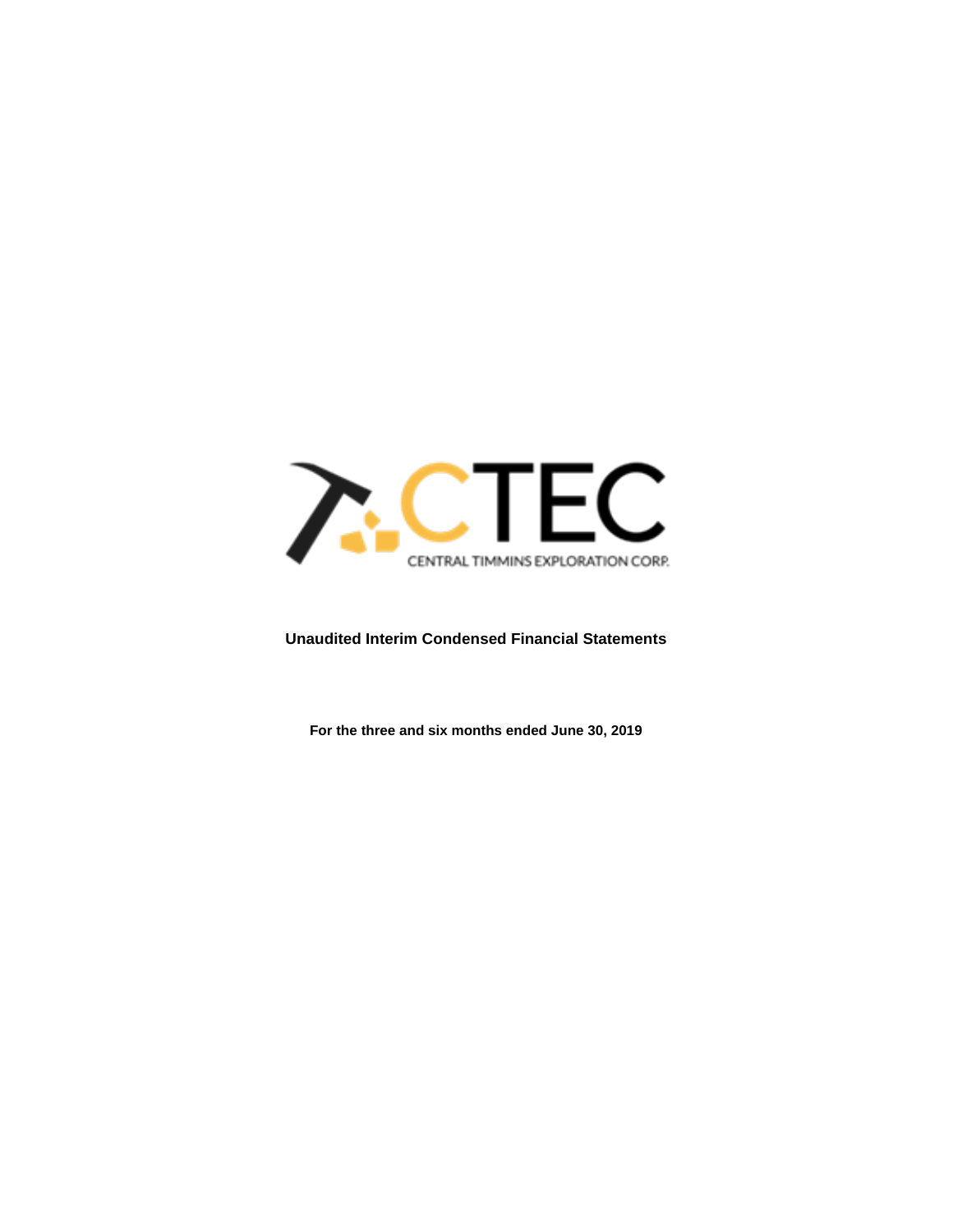

### **MANAGEMENT'S RESPONSIBILITY FOR INTERIM FINANCIAL REPORTING**

The accompanying interim condensed financial statements of Central Timmins Exploration Corp. (the "Company") are the responsibility of management and the Board of Directors of the Company.

The unaudited interim condensed financial statements have been prepared by management, on behalf of the Board of Directors, in accordance with the accounting policies disclosed in the notes to the unaudited interim condensed financial statements. Where necessary, management has made informed judgments and estimates in accounting for transactions which were not complete at the balance sheet date. In the opinion of management, the unaudited interim condensed financial statements have been prepared within acceptable limits of materiality and are in accordance with International Financial Reporting Standards ("IFRS") as issued by the International Accounting Standards Board ("IASB") using accounting policies consistent with IFRSs appropriate in the circumstances.

The Board of Directors is responsible for reviewing and approving the unaudited interim condensed financial statements together with other financial information of the Company and for ensuring that management fulfills its financial reporting responsibilities. An Audit Committee assists the Board of Directors in fulfilling this responsibility. The Audit Committee meets with management to review the financial reporting process and the unaudited interim condensed financial statements together with other financial information of the Company. The Audit Committee reports its findings to the Board of Directors for its consideration in approving the unaudited interim condensed financial statements together with other financial information of the Company for issuance to the shareholders.

Management recognizes its responsibility for conducting the Company's affairs in compliance with established financial standards, and applicable laws and regulations, and for maintaining proper standards of conduct for its activities.

"Charles Gryba" "Christopher Hopkins" President and Director

### **NOTICE TO READER**

Under National Instrument 51-102, Part 4, subsection 4.3 (3) (a), if an auditor has not performed a review of the unaudited interim condensed financial statements, they must be accompanied by a notice indicating that the financial statements have not been reviewed by an auditor.

The accompanying unaudited interim condensed financial statements of the Corporation have been prepared by and are the responsibility of the Company's management.

The Corporation's independent auditor has not performed a review of these financial statements in accordance with standards established by the Canadian Institute of Chartered Accountants for a review of unaudited interim condensed financial statements by an entity's auditor.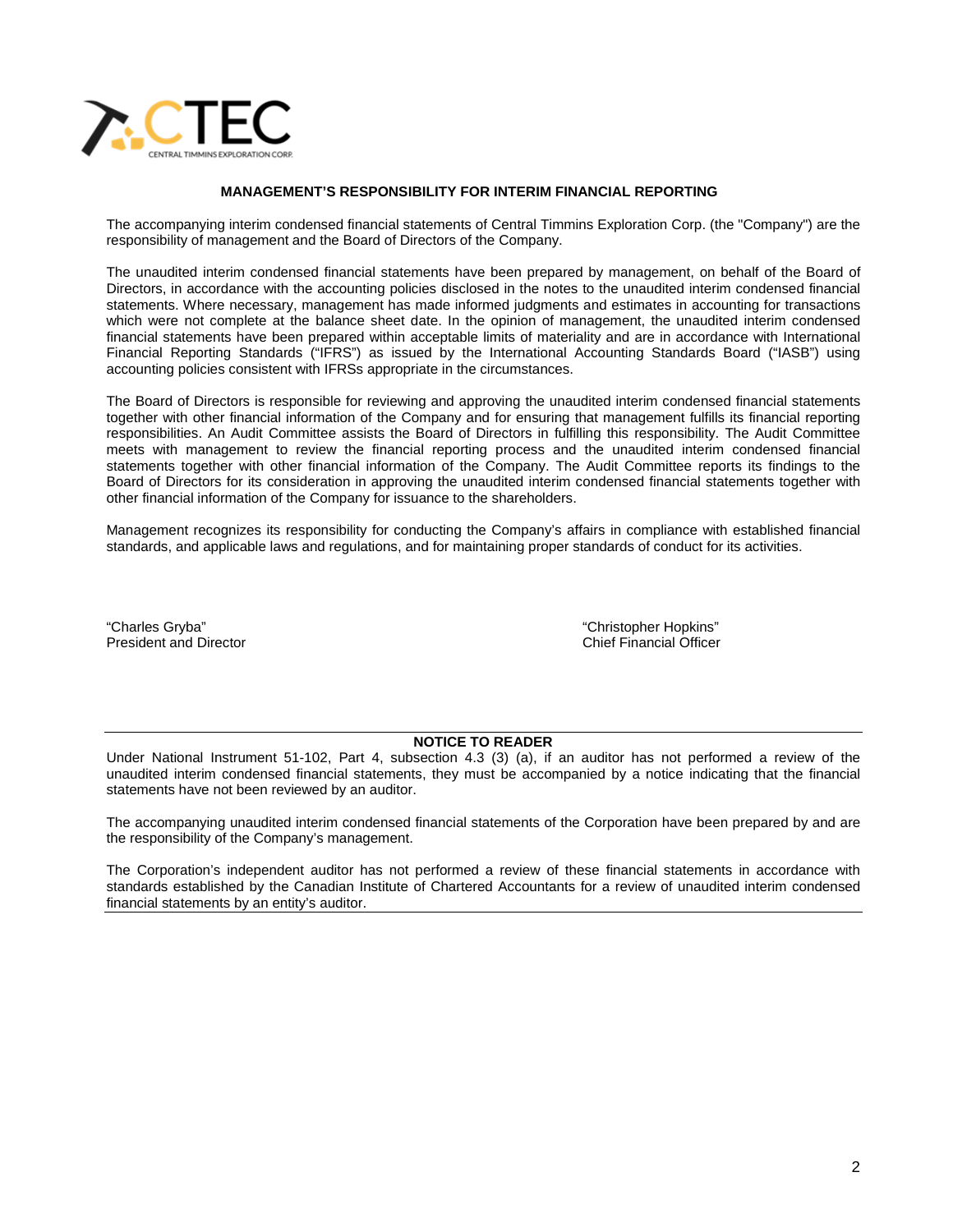

### **Statements of Financial Position**

**(Expressed in Canadian Dollars)**

| As at,                                            | <b>June 30,</b><br>2019 | December 31,<br>2018 |
|---------------------------------------------------|-------------------------|----------------------|
|                                                   | (Unaudited)             | (Audited)            |
|                                                   | \$                      | \$                   |
| <b>Assets</b>                                     |                         |                      |
| <b>Current Assets</b>                             |                         |                      |
| Cash (Note 6)                                     | 1,033,409               | 2,068,312            |
| Receivables and other assets (Note 7)             | 53,485                  | 89,105               |
|                                                   | 1,086,894               | 2,157,417            |
| <b>Non-Current Assets</b>                         |                         |                      |
| Right-of-use asset (Note 8)                       | 42,396                  |                      |
| <b>Total Assets</b>                               | 1,129,290               | 2,157,417            |
| <b>Liabilities</b>                                |                         |                      |
| <b>Current Liabilities</b>                        |                         |                      |
| Trade and other payables (Notes 9 and 12)         | 105,406                 | 129,953              |
| Current portion of lease liability (Note 10)      | 39,846                  |                      |
| Premium liability on flow-through shares          | 106,000                 | 375,000              |
|                                                   | 251,252                 | 504,953              |
| <b>Non-Current Liabilities</b>                    |                         |                      |
| Lease liabilities (Note 10)                       | 3,622                   |                      |
| <b>Total Liabilities</b>                          | 254,874                 | 504,953              |
| <b>Shareholders' Equity</b>                       |                         |                      |
| Capital stock (Note 13)                           | 2,792,644               | 2,792,644            |
| Warrant reserve (Note 14)                         | 126,962                 | 126,962              |
| Share-based payment reserve (Note 13)             | 181,956                 | 112,776              |
| Deficit                                           | (2, 227, 146)           | (1,379,918)          |
|                                                   | 874,416                 | 1,652,464            |
| <b>Total Liabilities and Shareholders' Equity</b> | 1,129,290               | 2,157,417            |

**Nature of Operations and Going Concern (Note 1)** Commitments and Contingencies (Note 15) Subsequent Events (Note 16)

Approved by the Board of Directors

"Julian Kemp"<br>Director

"Charles Gryba"<br>Director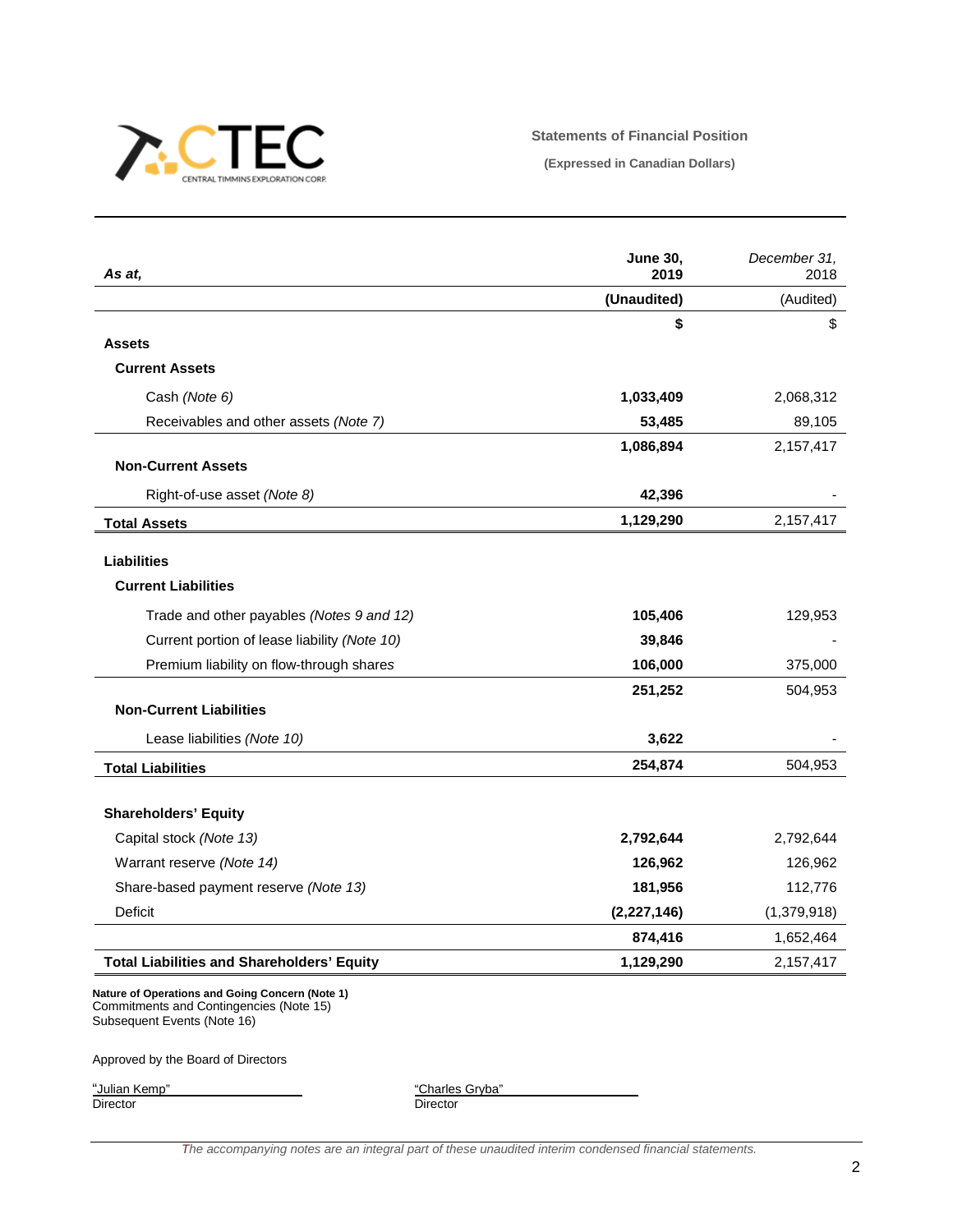

**Statement of Income (Loss) and Comprehensive Income (Loss) (Expressed in Canadian Dollars) (Unaudited)**

|                                                                      | Three months ending<br><b>June 30,</b> |               | Six months ending<br><b>June 30,</b> |               |  |
|----------------------------------------------------------------------|----------------------------------------|---------------|--------------------------------------|---------------|--|
|                                                                      | 2019                                   | 2018          | 2019                                 | 2018          |  |
|                                                                      | \$                                     | \$            | \$                                   | \$            |  |
| <b>Administrative Expenses</b>                                       |                                        |               |                                      |               |  |
| Interest Income                                                      | (5, 359)                               |               | (6, 640)                             |               |  |
| Professional fees                                                    | 82,418                                 | 40,494        | 133,583                              | 102,280       |  |
| General and administrative                                           | 13,337                                 | 17,533        | 27,998                               | 22,038        |  |
| Depreciation (Note 8)                                                | 9,784                                  |               | 19,568                               |               |  |
| Share-based payments                                                 | 34,590                                 |               | 69,180                               |               |  |
| Interest expense (Note 10)                                           | 1,271                                  |               | 2,743                                |               |  |
| Interest on related party loans                                      |                                        |               |                                      | 5,465         |  |
| Shareholder information                                              | 14,478                                 | 3,047         | 29,762                               | 3,720         |  |
| Investor relations and travel                                        | 60,555                                 | 856           | 88,450                               | 2,431         |  |
| <b>Total Administrative Expenses</b>                                 | (211, 074)                             | (61,930)      | (364, 644)                           | (135, 934)    |  |
| <b>Exploration and evaluation expenditures (Note 3)</b>              | (267, 257)                             | (145, 297)    | (751, 584)                           | (161, 128)    |  |
| Flow-through share premium recovery                                  | 93,000                                 |               | 269,000                              |               |  |
| Gain on debt forgiveness (Note 12 and 13)                            |                                        |               |                                      | 113,438       |  |
| Net loss and comprehensive loss for the period                       | (385, 331)                             | (207, 227)    | (847, 228)                           | (183, 624)    |  |
|                                                                      |                                        |               |                                      |               |  |
| Loss per share - basic and diluted                                   | (0.007)<br>S                           | (0.007)<br>\$ | (0.016)<br>\$                        | (0.007)<br>\$ |  |
| Weighted average number of shares outstanding – basic and<br>diluted | 51,350,000                             | 28,800,000    | 51,350,000                           | 24.566.667    |  |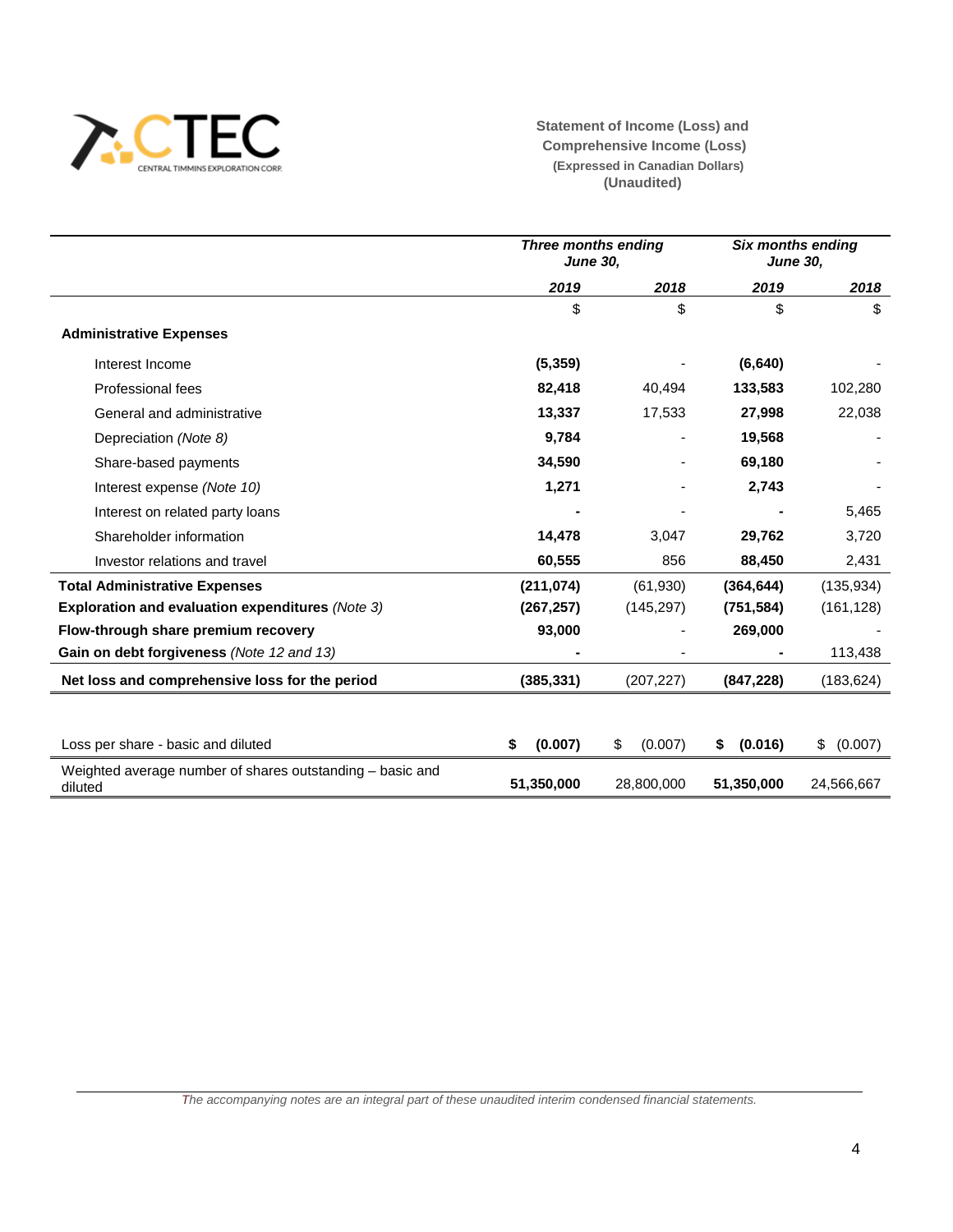

# **Statements of Changes in Equity For the Six Months Ended June 30, 2019 and 2018 (Expressed in Canadian Dollars) (Unaudited)**

|                                                               | <b>Capital Stock</b>     |             | <b>Subscription Receipts</b>                 |          | <b>Reserves</b> |                         |                 |                |                  |
|---------------------------------------------------------------|--------------------------|-------------|----------------------------------------------|----------|-----------------|-------------------------|-----------------|----------------|------------------|
|                                                               | Number of<br>shares      | Amount      | <b>Number of</b><br>subscription<br>receipts | Amount   |                 | Share-based<br>payments | <b>Warrants</b> | <b>Deficit</b> | <b>Total</b>     |
| Balance at December 31, 2017                                  | 15,000,000               | \$150,000   |                                              |          |                 |                         |                 | \$ (475,582)   | \$<br>(325, 582) |
| Private Placement (Note 13)                                   | 8,900,000                | 545,000     |                                              |          |                 |                         |                 |                | 545,000          |
| Debt conversion (Note 12 and 13)                              | 4,900,000                | 245,000     |                                              |          |                 |                         |                 |                | 245,000          |
| Premium liability on flow-through shares                      |                          | (100,000)   |                                              |          |                 |                         |                 |                | (100,000)        |
| Subscription receipts issued for property payment<br>(Note 3) |                          |             | 200,000                                      | 20,000   |                 |                         |                 |                | 20,000           |
| Net loss and comprehensive loss for the period                |                          |             |                                              |          |                 |                         |                 | (183, 624)     | (183, 624)       |
| Balance at June 30, 2018                                      | 28,800,000               | \$840,000   | 200,000                                      | \$20,000 | \$              | $\blacksquare$          | \$              | \$ (659, 206)  | \$<br>200,794    |
| Private Placement (Note 13)                                   | 22,250,000               | 2,725,000   |                                              |          |                 |                         |                 |                | 2,725,000        |
| Premium liability on flow-through shares                      |                          | (375,000)   |                                              |          |                 |                         |                 |                | (375,000)        |
| Shares issued for property payment (Note 3)                   | 200,000                  | 20,000      | (200,000)                                    | (20,000) |                 |                         |                 |                |                  |
| Shares issued for MOU agreement (Note 3)                      | 100,000                  | 12,000      |                                              |          |                 |                         |                 |                | 12,000           |
| Share issuance cost - legal                                   | $\overline{\phantom{a}}$ | (129, 177)  |                                              |          |                 |                         |                 |                | (129, 177)       |
| Share issuance cost - cash                                    |                          | (177, 400)  |                                              |          |                 |                         |                 |                | (177, 400)       |
| Reserve on issuance of stock options (Note 13)                |                          |             |                                              |          |                 | 112,776                 |                 |                | 112,776          |
| Reserve on issuance of warrants (Note 3 and 14)               |                          |             |                                              |          |                 |                         | 4,183           |                | 4,183            |
| Reserve on issuance of warrants (Note 14)                     |                          | (122, 779)  |                                              |          |                 |                         | 122,779         |                |                  |
| Net loss and comprehensive loss for the period                |                          |             |                                              |          |                 |                         |                 | (720, 712)     | (720, 712)       |
| Balance at December 31, 2018                                  | 51,350,000               | \$2,792,644 |                                              | \$       | \$              | 112,776                 | \$126,962       | \$(1,379,918)  | \$1,652,464      |
| Reserve on issuance of stock options (Note 13)                |                          |             |                                              |          |                 | 69,180                  |                 |                | 69,180           |
| Net loss and comprehensive loss for the period                |                          |             |                                              |          |                 |                         |                 | (847, 228)     | (847, 228)       |
| Balance at June 30, 2019                                      | 51,350,000               | \$2,792,644 |                                              |          | \$              | 181,956                 | \$126,962       | \$(2,227,146)  | \$<br>874,416    |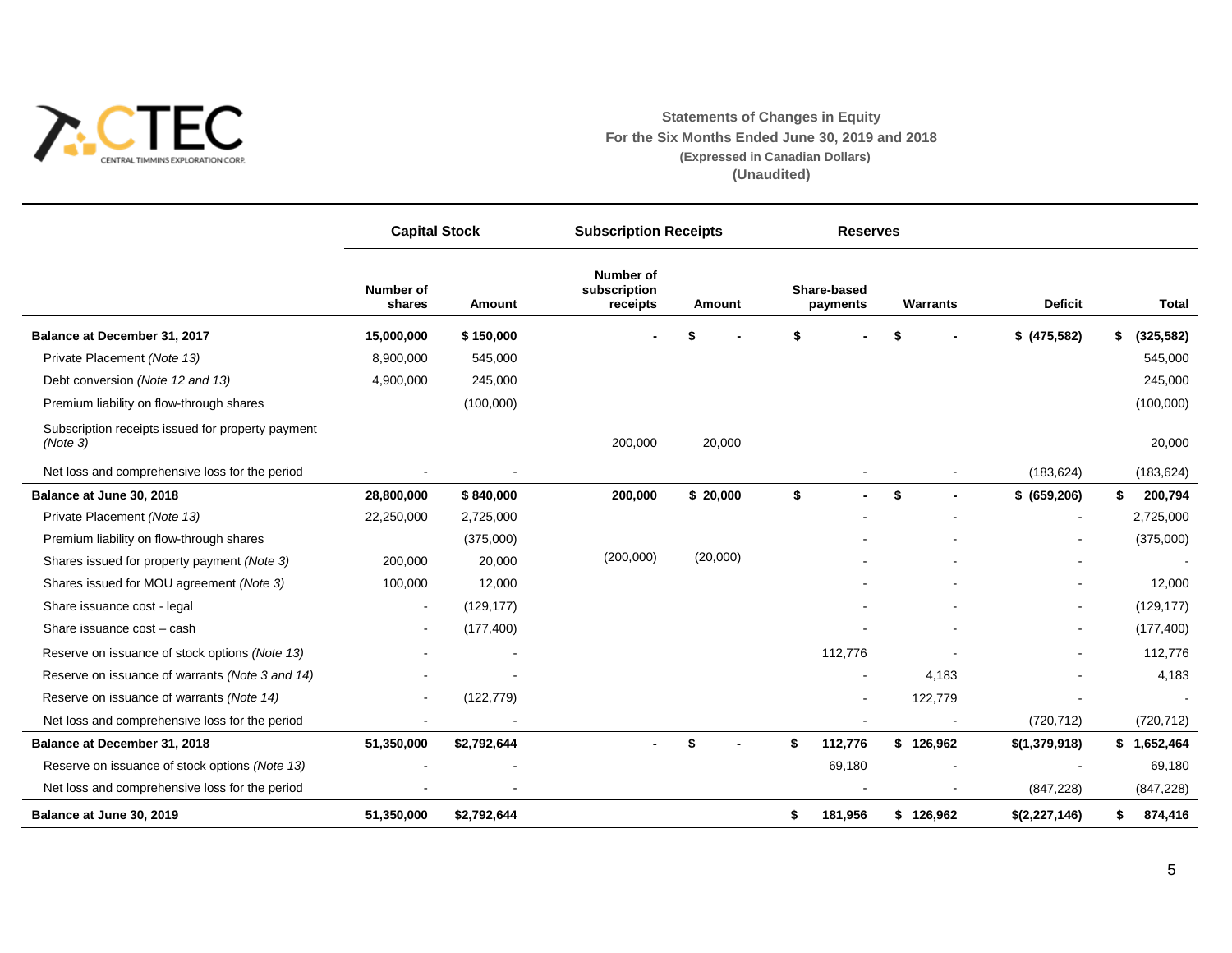*The accompanying notes are an integral part of these unaudited interim condensed financial statements.*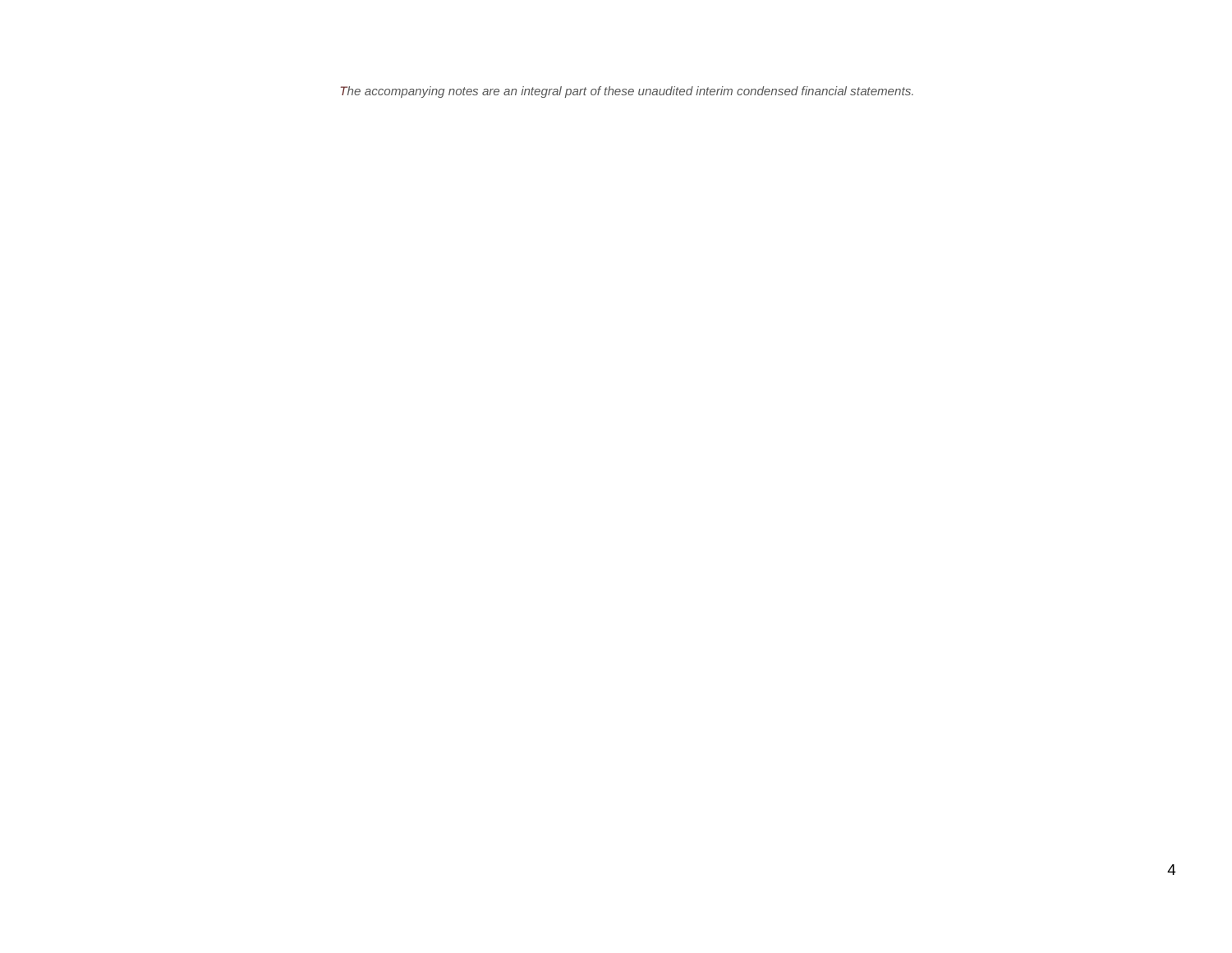

| Six months ending June 30,                                   | 2019        | 2018       |
|--------------------------------------------------------------|-------------|------------|
| <b>Operating activities</b>                                  |             | \$         |
| Net income (loss) for the period                             | (847, 228)  | (183, 624) |
| Items not involving cash:                                    |             |            |
| Accrued interest on related party loans                      |             | 5,465      |
| Share-based payments                                         | 69,180      |            |
| Depreciation (Note 8)                                        | 19,568      |            |
| Interest Expense (note 10)                                   | 2,743       |            |
| Gain on debt forgiveness                                     |             | (113, 438) |
| Subscription receipts issued for property payment            |             | 20,000     |
| Flow-through share premium recovery                          | (269,000)   |            |
| Change in non-cash working capital:                          |             |            |
| Receivables and other assets                                 | 35,620      | (92,037)   |
| Trade and other payables                                     | (24, 547)   | (341, 575) |
|                                                              | (1,013,664) | (705, 209) |
| <b>Financing activities</b>                                  |             |            |
| Lease Liability (Note 10)                                    | (21, 239)   |            |
| Proceeds from private placement, net of share issuance costs |             | 545,000    |
|                                                              | (21, 239)   | 545,000    |
| Decrease in cash                                             | (1,034,903) | (106, 209) |
| Cash at beginning of period                                  | 2,068,312   | 499,977    |
| Cash at end of period                                        | 1,033,409   | 339,768    |

*The accompanying notes are an integral part of these unaudited interim condensed financial statements.*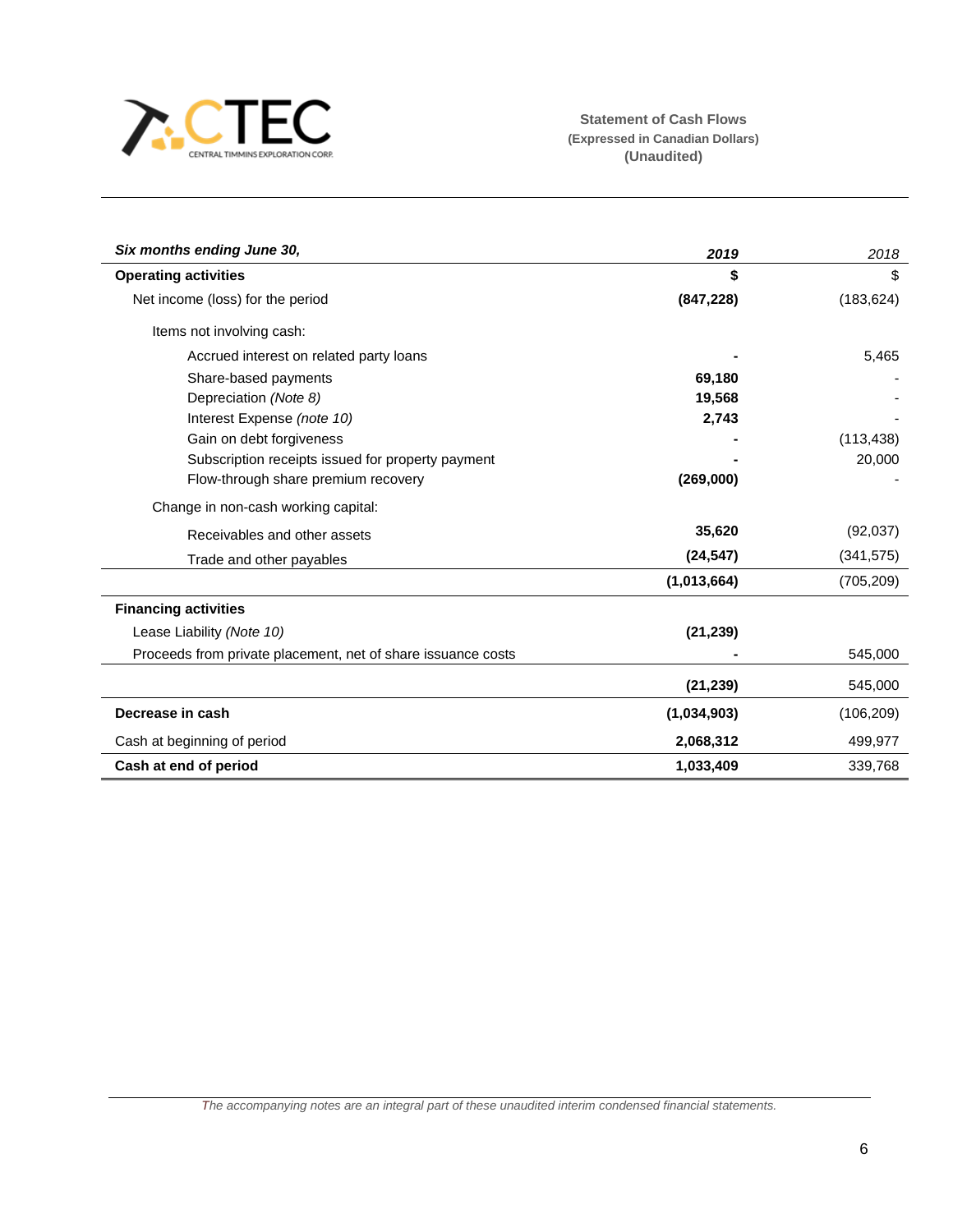

# **1. NATURE OF OPERATIONS AND GOING CONCERN**

Central Timmins Exploration Corp. (the "Company" or "CTEC") was incorporated on November 10, 2017 under the laws of the Canada Business Corporations Act.

The Company's head office is located at 200 Bay Street, Suite 2350, Toronto, ON, Canada, M5J 2J2. The Company is an exploration stage company whose current focus is on acquiring interests in exploration properties in Timmins, Ontario, Canada. Substantially all of the Company's efforts are devoted to financing and acquiring these properties. There has been no determination whether the Company's interests in mineral properties will contain mineral reserves which are economically recoverable.

On October 4, 2018 the Company filed a Final Prospectus with the Ontario Securities Commission and on October 16, 2018, the Company closed its initial public offering of 15,000,000 common shares at \$0.10 per share for aggregate gross proceeds of \$1,500,000. The Company's common shares commenced trading October 16, 2018 on the TSX Venture Exchange (the "Exchange") under the symbol "CTEC".

As at June 30, 2019, the Company had working capital of \$835,642 (December 31, 2018 - \$1,652,464), had not yet achieved profitable operations, had accumulated losses of \$2,227,146 (December 31, 2018 - \$\$1,379,918) and expects to incur future losses in the development of its business. These conditions indicate the existence of material uncertainties that may cast significant doubt about the Company's ability to continue as a going concern. These financial statements have been prepared on the basis that the Company will continue as a going concern and do not reflect the adjustments to the carrying values of assets and liabilities and the reported expenses and statement of financial position classifications that would be necessary if the Company were unable to realize its assets and settle its liabilities as a going concern in the normal course of operations. Such adjustments could be material.

The business of mining and exploring for minerals involves a high degree of risk and there can be no assurance that future exploration programs will result in profitable mining operations. The Company's continued existence will be dependent upon the preservation of its interest in the underlying properties, the discovery of economically recoverable reserves, the achievement of profitable operations, or the ability of the Company to raise additional financing, if necessary, or alternatively upon the Company's ability to dispose of its interests on an advantageous basis.

The Company will require substantial additional funds to explore and, if warranted, develop its acquired exploration properties. The Company has limited financial resources and no current source of recurring revenue, and there is no assurance that additional funding will be available to the Company to carry out the completion of its planned exploration activities. There can be no assurance that the Company will be able to obtain adequate financing in the future or that the terms of such financing will be favourable. Failure to obtain such additional financing could result in the delay or indefinite postponement of future exploration and property development. The terms of any additional financing obtained by the Company could result in significant dilution to the shareholders of the Company.

Management plans to secure the necessary financing through the issuance of new equity or debt instruments. Nevertheless, there is no assurance that these initiatives will be successful.

# **2. BASIS OF PREPARATION**

#### **2.1 Statement of compliance**

These unaudited interim condensed financial statements, including comparatives, have been prepared in accordance with International Accounting Standards ("IAS") 34 'Interim Financial Reporting' ("IAS 34") using accounting policies consistent with the International Financial Reporting Standards ("IFRS") issued by the International Accounting Standards Board ("IASB") and Interpretations of the International Financial Reporting Interpretations Committee ("IFRIC").

These unaudited interim condensed financial statements were authorized for issuance by the Board of Directors of the Company on August 22, 2019.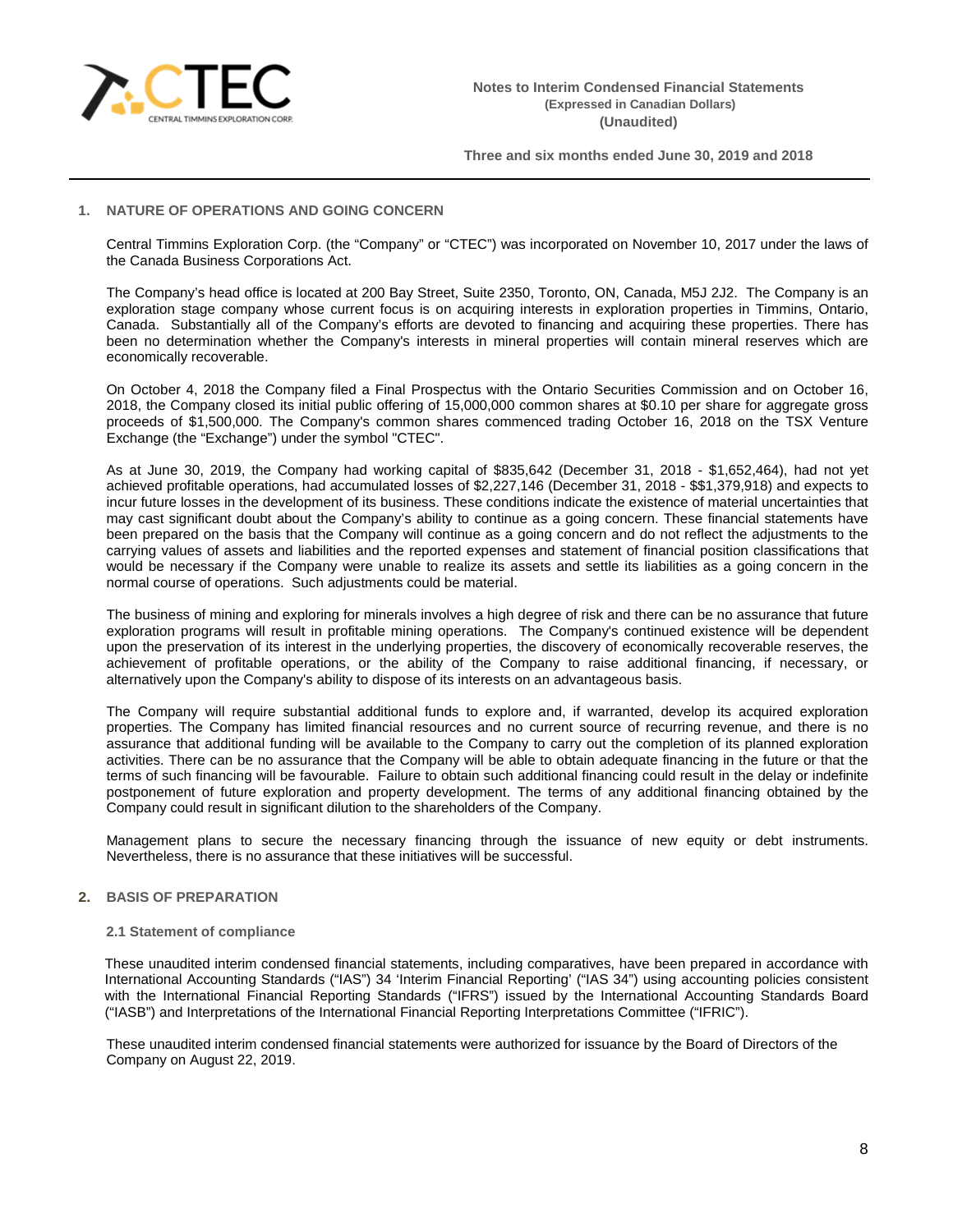

# **2. BASIS OF PREPARATION** (continued)

**2.2 Basis of presentation and functional and presentation currency**

These unaudited interim condensed financial statements have been prepared under the historical cost basis, except for certain assets which are measured at fair value as explained in the accounting policies set out in Note 3 of the Company's annual audited financial statements for the year ended December 31, 2018. In addition, these unaudited interim condensed financial statements have been prepared using the accrual basis of accounting except for cash flow information. Management advises readers of these unaudited interim condensed financial statements to review the audited financial statements and accompanying notes for the year ended December 31, 2018 in conjunction with the review of these statements.

The financial statements are presented in Canadian Dollars, which is also the functional currency of the Company.

**2.3 Significant accounting judgments and estimates**

The preparation of financial statements in conformity with IFRS requires management to make judgments and estimates and form assumptions that affect the reported amounts of assets and liabilities at the date of the financial statements and reported amounts of revenues and expenses during the reporting period. On an ongoing basis, management evaluates its judgments and estimates in relation to assets, liabilities, revenue and expenses. Management uses historical experience and various other factors it believes to be reasonable under the given circumstances as the basis for its judgments and estimates. Actual outcomes may differ from these estimates under different assumptions and conditions.

The most significant estimates and judgments relate to, but are not limited to, the following:

- determination of the flow-through share premium requires the use of estimates when calculating the premium associated with the issuance of flow-through shares compared with common shares;
- the calculation of the fair value of share-based payments requires the use of estimates of inputs in the Black-Scholes option pricing valuation model;
- accounting policy for exploration and evaluation expenditures as an expense;
- ownership and control of property requires the use of judgment;
- incremental borrowing rate to obtain an asset of similar value to the right-of-use asset;
- provisions for income taxes expected to be paid based on a qualitative assessment of relevant factors; and
- assessment of the going concern assumption as detailed in Note 1 to the financial statements.

**2.4 Adoption of new and revised standards and interpretations**

• IFRS 16 – Leases – In January 2016, the IASB issued IFRS 16 - Leases ("IFRS 16"), replacing IAS 17 - Leases. IFRS 16 provides a single lessee accounting model and requires the lessee to recognize assets and liabilities for all leases on its statement of financial position, providing the reader with greater transparency of an entity's lease obligations.

At January 1, 2019, the Company adopted the following and there was no material impact on the Company's financial statements.

All leases are accounted for by recognizing a right-of-use asset and a lease liability except for:

- Leases of low value assets; and
- Leases with a duration of twelve months or less.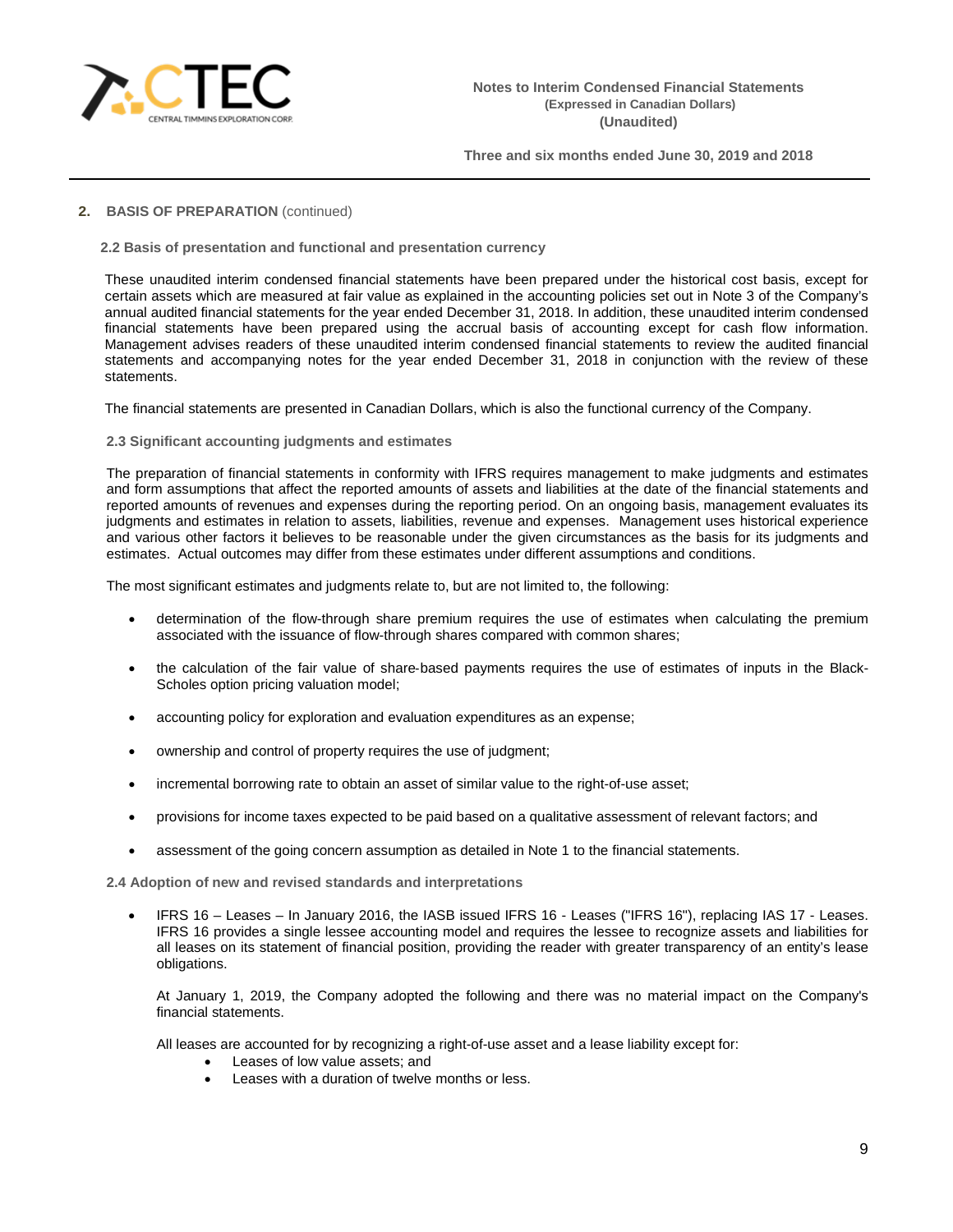

# **2. BASIS OF PREPARATION** (continued)

### **2.4 Adoption of new and revised standards and interpretations** (continued)

Lease liabilities are measured at the present value of the contractual payments due to the lessor over the lease term, with the discount rate determined by the incremental borrowing rate on commencement of the lease is used. Variable lease payments are only included in the measurement of the lease liability if they depend on an index or rate. In such cases, the initial measurement of the lease liability assumes the variable element will remain unchanged throughout the lease term. Other variable lease payments are expensed in the period to which they relate.

On initial recognition, the carrying value of the lease liability also includes:

- Amounts expected to be payable under any residual value guarantee;
- The exercise price of any purchase option granted if it is reasonably certain to assess that option;
- Any penalties payable for terminating the lease, if the term of the lease has been estimated on the basis of termination option being exercised.

Right-of-use assets are initially measured at the amount of the lease liability, reduced for any lease incentives received, and increased for:

- Lease payments made at or before commencement of the lease;
- Initial direct costs incurred; and
- The amount of any provision recognized where the Company is contractually required to dismantle, remove or restore the leased asset.

Lease liabilities, on initial measurement, increase as a result of interest charged at a constant rate on the balance outstanding and are reduced for lease payments made.

Right-of-use assets are amortized on a straight-line basis over the remaining term of the lease or over the remaining economic life of the asset if this is judged to be shorter than the lease term.

When the Company revises its estimate of the term of any lease, it adjusts the carrying amount of the lease liability to reflect the payments to make over the revised term, which are discounted at the same discount rate that applied on lease commencement. The carrying value of lease liabilities is similarly revised when the variable element of future lease payments dependent on a rate or index is revised. In both cases an equivalent adjustment is made to the carrying value of the right-of-use asset, with the revised carrying amount being amortized over the remaining (revised) lease term.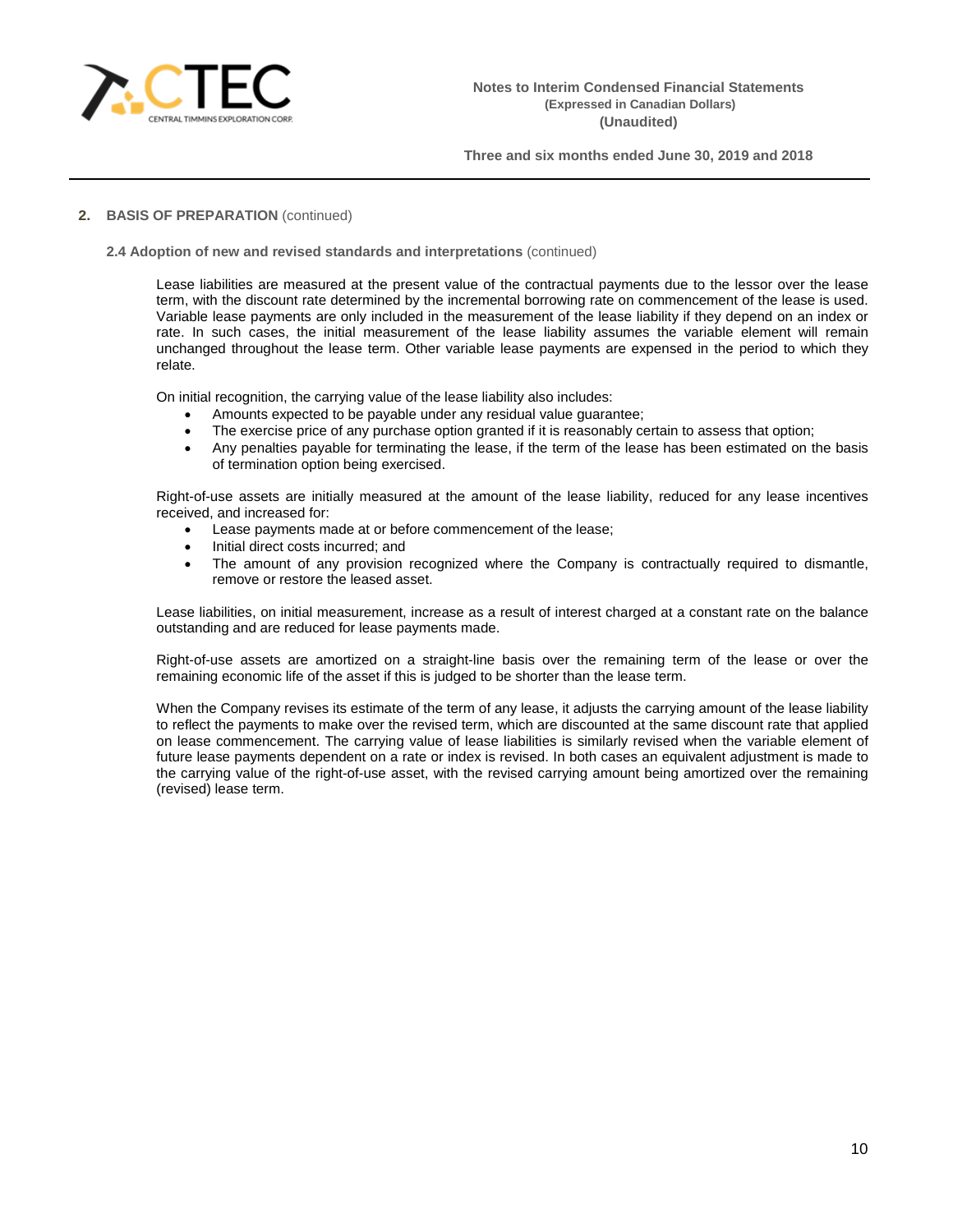

# **3. EXPLORATION AND EVALUATION EXPENDITURES**

The exploration and evaluation expenditures of the Company are detailed as follows:

|                                         | Three months ended      |                  | Six months ended        | <b>Cumulative</b><br>to date |           |
|-----------------------------------------|-------------------------|------------------|-------------------------|------------------------------|-----------|
|                                         | <b>June 30,</b><br>2019 | June 30,<br>2018 | <b>June 30,</b><br>2019 | June 30,<br>2018             |           |
|                                         |                         |                  |                         |                              |           |
| <b>Timmins Project</b>                  | 267.257                 | 145.297          | 751.584                 | 161.128                      | 1,606,239 |
| <b>Exploration and evaluation costs</b> | 267.257                 | 145.297          | 751.584                 | 161.128                      | 1,606,239 |

|                                  | Three months ended |                 |    | <b>Six months ended</b> |    |                 |    |                 |
|----------------------------------|--------------------|-----------------|----|-------------------------|----|-----------------|----|-----------------|
|                                  |                    | June 30<br>2019 |    | June 30<br>2018         |    | June 30<br>2019 |    | June 30<br>2018 |
| Acquisition costs                | \$                 | 12,573          | \$ | 20,000                  | \$ | 26,923          | \$ | 20,000          |
| Assays                           |                    | 14,552          |    |                         |    | 21,768          |    |                 |
| Drilling                         |                    | 108,177         |    | $\overline{a}$          |    | 362,417         |    |                 |
| Geophysical and MMI Surveys      |                    | 18,653          |    | 59.090                  |    | 115,337         |    | 68,990          |
| Technical Report (NI 43-101)     |                    | $\blacksquare$  |    | 57.293                  |    |                 |    | 57,293          |
| Consulting                       |                    | 62,225          |    |                         |    | 125,425         |    |                 |
| Other exploration and evaluation |                    | 51,077          |    | 8.914                   |    | 99,714          |    | 14,845          |
|                                  | \$                 | 257.257         | \$ | 145.297                 | S  | 751.584         | \$ | 161.128         |

# **Timmins Project**

On December 22, 2017 Company entered into a definitive purchase and sale agreement (the "Agreement") to purchase the Timmins mineral exploration properties from Claim Post Resources Inc. ("Claim Post"), for a cash consideration payable at closing of \$350,000 and a Net Smelter Royalty (the "NSR") payable to Claim Post that varies from 1% to a maximum of 2%, depending upon the claims and the pre-existing NSR burden. The NSR provides CTEC the option to buy Claim Post's NSR for cash consideration of \$1,500,000 within 24 months of closing, and if the buyout is not fully exercised, the NSR payable to CTEC is capped at \$5,000,000 total, proceeds net (excluding any buy out payments) to Claim Post. The transaction closed on January 8, 2018 and the \$350,000 payment to Claim Post was made. The transaction was subject to regulatory and third-party approvals and customary conditions precedent. No finder's fees were payable in connection with the transaction.

As at June 30, 2019, CTEC had a total of 705 (December 31, 2018 – 511) claim units in the Porcupine Mining District ("The Timmins Area Project"), of which 89 (December 31, 2018 – 89) are patented claims included in the Dayton Agreement, the Racetrack Agreement and the Goldstone Agreement, and 616 (December 31, 2018 – 422) are unpatented claim units.

With the introduction of computer staking in Ontario, CTEC continues to stake claim units mainly in Robb, Turnbull and Bonar Townships covering ground that has good massive sulphide exploration potential for VMS type deposits. As at June 30, 2019 and December 31, 2018, the Company held the following unpatented claim units: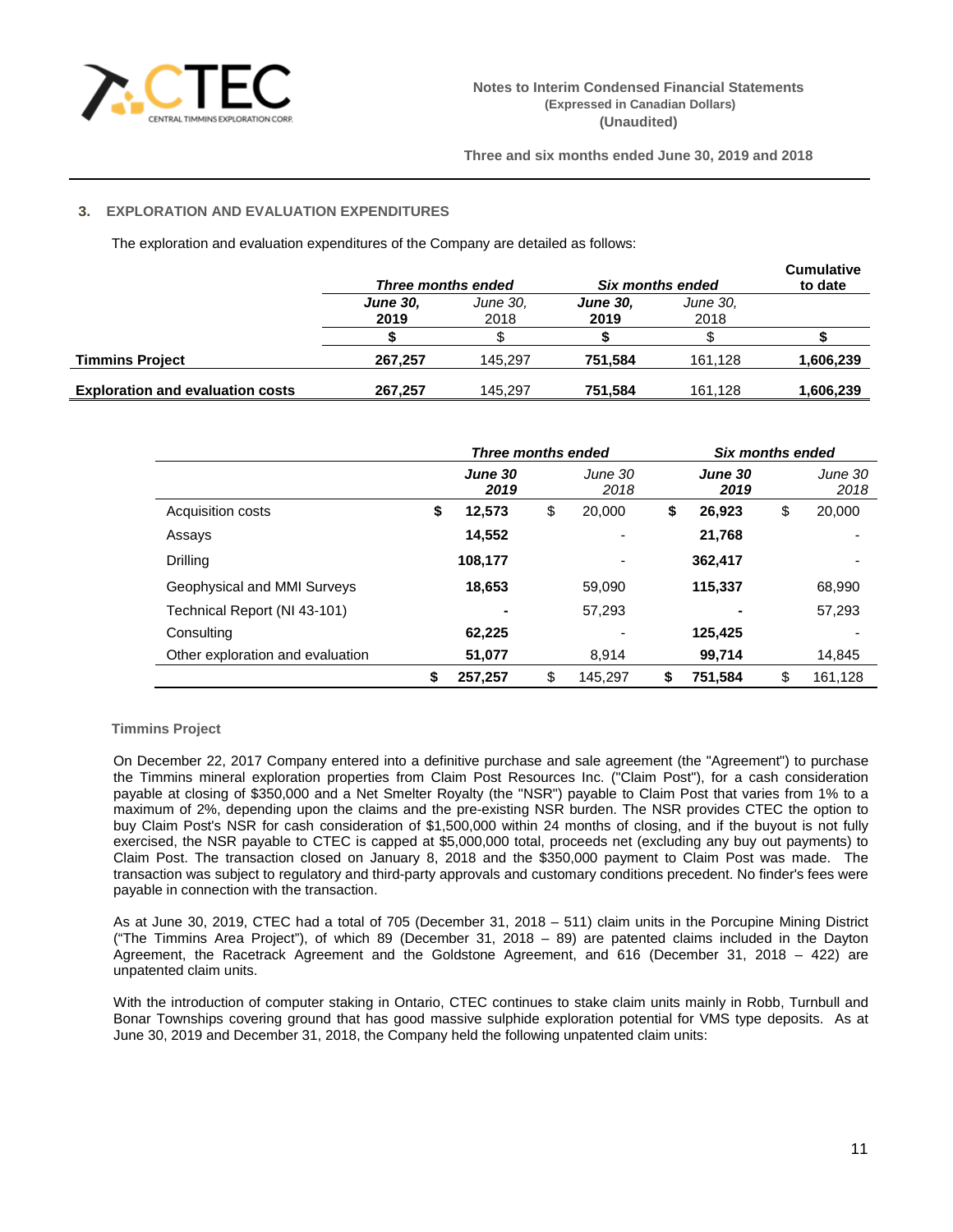

# **3. EXPLORATION AND EVALUATION EXPENDITURES** (continued)

|                          | <b>June 30,</b> | December 31, |
|--------------------------|-----------------|--------------|
| As at,                   | 2019            | 2018         |
|                          | # of Claims     | # of Claims  |
|                          | <b>Units</b>    | Units        |
| Deloro Township          | 33              | 44           |
| Ogden Township           | 91              | 84           |
| Mountjoy Township        | 180             | 197          |
| Godfrey Township         | 57.5            | 67           |
| Jamieson Township        | 22              | 12           |
| Jessop Township          | 6               | 6            |
| Price Township           | 5.5             | 6            |
| Robb Township            | 71              | 5            |
| <b>Turnbull Township</b> | 111             | 1            |
| <b>Bonar Township</b>    | 25              |              |
| Cote Township            | 6               |              |
| <b>Tisdale Township</b>  | 3               |              |
| Massey Township          | $\mathbf{2}$    |              |
| <b>Bristol Township</b>  | $\mathbf{2}$    |              |
| Murphy Township          | 1               |              |
|                          | 616             | 422          |

On March 20, 2018, the Company entered into a memorandum of understanding (the "MOU") with the Matachewan First Nation and Mattagami First Nation (collectively, the "First Nations") pursuant to which the Company and the First Nations signaled their intent to engage in negotiations toward an impact benefit agreement (an "IBA") regarding the Timmins

Project. Pursuant to the terms of the MOU, the Company has agreed to pay to the First Nations an amount equal to 2% of all costs of the Phase I exploration on the Timmins Project up to the date of the agreement and annually thereafter. The total amount accrued in the six months for these costs was \$7,100 (December 31, 2018 - \$6,700). In addition, an aggregate of 100,000 Common Shares and 100,000 common share purchase warrants ("Warrants") to be issued the date the Company's Common Shares are listed on the TSX Venture Exchange. The Warrants shall be exercisable into Common Shares at a price of \$0.10 per Common

Share for a period of five (5) years following the Closing Date, subject to vesting terms by which 25% vest on the date of issuance and the remaining vest equally over a period of eighteen months from the date of issuance. On October 16, 2018 both the 100,000 Common Shares and the 100,000 common share purchase warrants were issued.

The fair value of these respective warrants has been determined using the Black-Scholes valuation model based on a share price of \$0.10, exercise price of \$0.10, life expectancy of 5 years, volatility of 172.06%, risk free interest rate of 2.40% and a dividend yield of \$nil. The total fair value of these warrants was \$9,489 for which \$4,183 was included in exploration and evaluation expenditures as at year end.

On April 24, 2018, the Company entered into a Mining Claim Acquisition Agreement with Goldstone Resources Inc. ("Goldstone"), to acquire 100 per cent interest in 24 mining claims and 90 per cent interest in 2 additional claims all located in Deloro Township, Ontario ("Faymar Property"). Upon closing, the total consideration payable to Goldstone shall be \$20,000 which will be paid by the issuance of 200,000 common shares of CTEC at a value of \$0.10 per share. Various claims are subject to a net smelter returns royalty of 0.2%.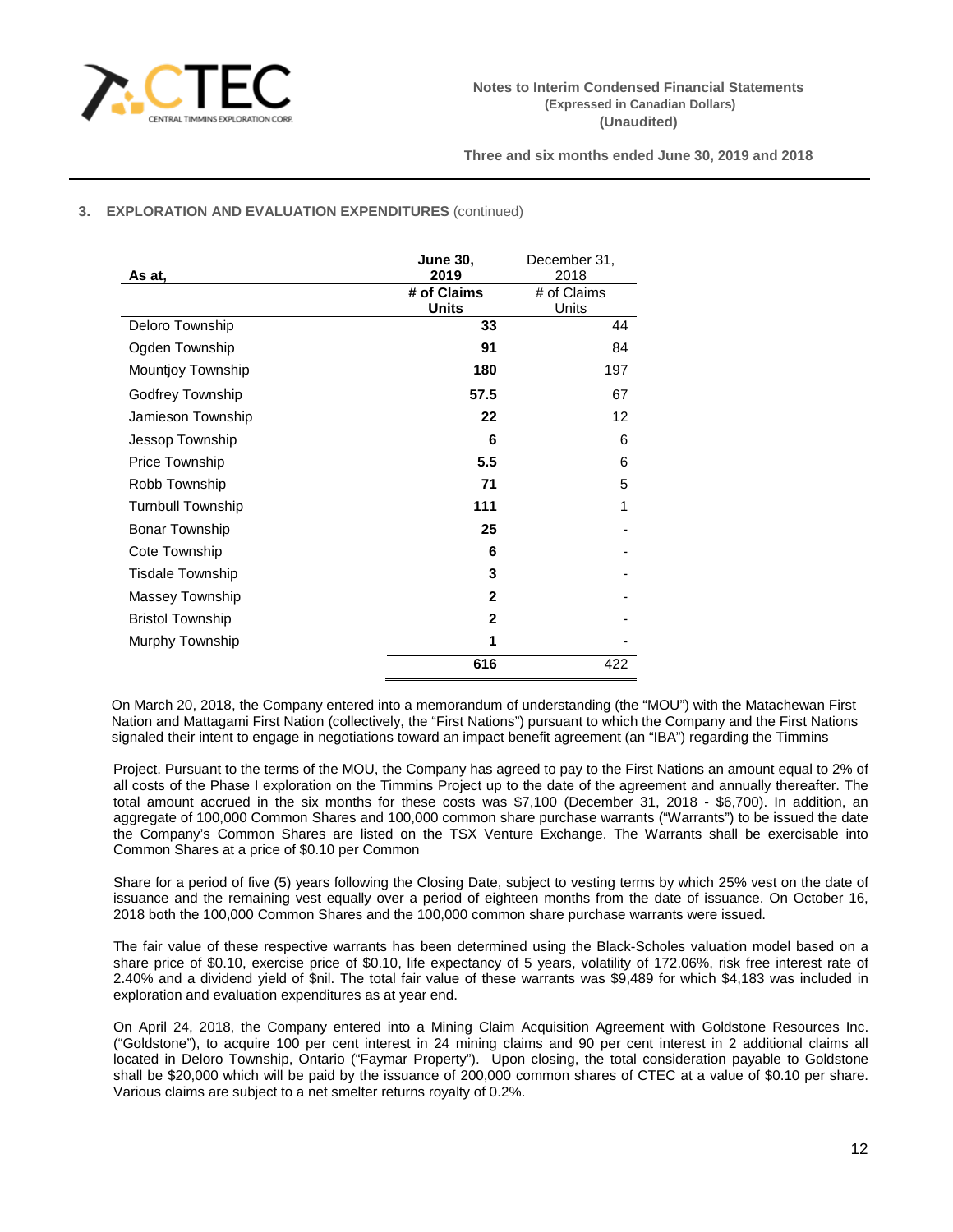

# **3. EXPLORATION AND EVALUATION EXPENDITURES** (continued)

On June 18, 2018, in connection with the Faymar Agreement, the Company and Goldstone entered into a subscription receipt agreement (the "Subscription Receipt Agreement") pursuant to which the Company issued 200,000 subscription receipts ("Subscription Receipts"). Each Subscription Receipt shall, without further payment of any additional consideration, be deemed to have subscribed for one common share issuable upon conversion of the Subscription Receipts, on the earlier of one of the following events: (i) the Company completes an initial public offering and the common shares are listed for trading on a recognized public stock exchange; or (ii) the Company completing a plan of arrangement, amalgamation, reverse takeover, qualifying transaction or any other business combination pursuant to which the common shares (or shares of the resulting issuer) are listed for trading on a recognized stock exchange. The prospectus (Note 12) qualifies the distribution of 200,000 common shares issuable upon conversion of the Subscription Receipts in connection with the Offering. On October 16, 2018 the 200,000 Subscription Receipts converted to 200,000 Common Shares.

# **4. CAPITAL MANAGEMENT**

The Company includes shareholders equity (deficit) in the definition of capital.

The Company manages its capital structure and makes adjustments to it, based on the funds available to the Company, in order to support the acquisition, exploration and development of mineral properties and to ensure it continues as a going concern. The Board of Directors does not establish quantitative return on capital criteria for management, but rather relies on the expertise of the Company's management to sustain future development of the business.

All of the properties in which the Company currently has an interest are in the exploration stage with no operating revenues; as such, the Company is dependent on external financing to fund its activities. In order to carry out the planned exploration and pay for administrative costs, the Company will spend its existing working capital and raise additional amounts as needed. The Company will continue to assess new properties and seek to acquire an interest in additional properties if management feels there is sufficient geologic or economic potential and if it has adequate financial resources to do so.

Recent market conditions have and are expected to continue to have an adverse impact on the ability of junior mining exploration companies to secure equity funding. The Company has historically relied on equity financing to raise capital and will continue its attempts to do so. Although CTEC was successful in securing debt and equity financing in the periods reported, there is no guarantee that future fund-raising attempts will be equally successful.

Management reviews its capital management approach on an ongoing basis and believes that this approach, given the relative size of the Company, is reasonable.

# **5. FINANCIAL INSTRUMENTS AND MANAGEMENT OF FINANCIAL AND OTHER RISK**

The Company classifies financial instrument fair values in a hierarchy comprising three levels reflecting the significance of the inputs used in making the measurements, described as follows:

Level 1: Valuations based on quoted prices (unadjusted) in active markets for identical assets or liabilities;

- Level 2: Valuations based on directly or indirectly observable inputs in active markets for similar assets or liabilities, other than Level 1 prices, such as quoted interest or currency exchange rates; and
- Level 3: Valuations based on significant inputs that are not derived from observable market data, such as discounted cash flow methodologies based on internal cash flow forecasts.

Cash is classified as level 1.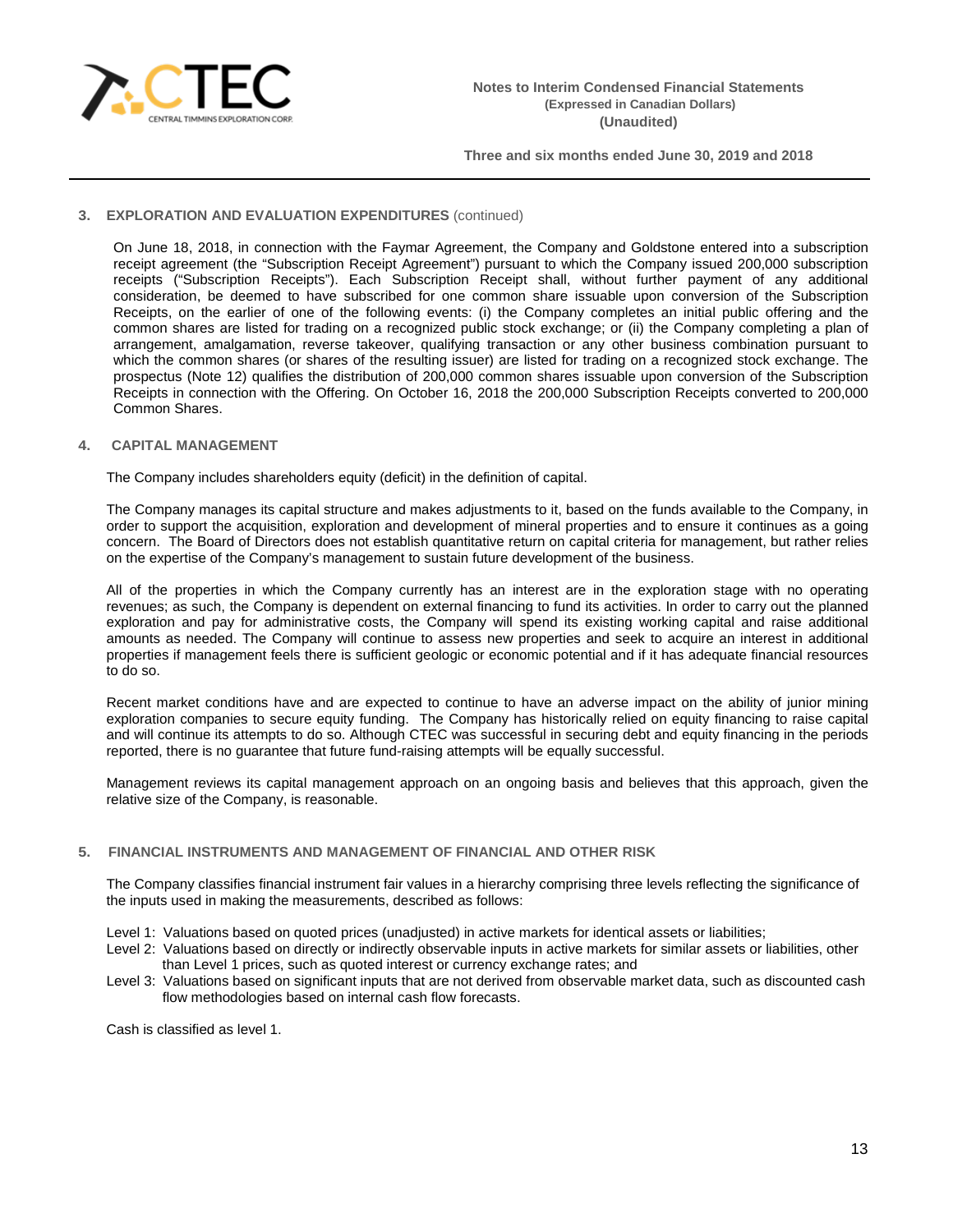

### **5. FINANCIAL INSTRUMENTS AND MANAGEMENT OF FINANCIAL AND OTHER RISK** (continued)

The Company's financial instruments are exposed to financial and other risks as summarized below:

**Fair value**

As at June 30, 2019, the carrying value approximates the fair value amounts of the Company's cash and trade and other payables.

Fair value represents the amount that would be exchanged in an arm's length transaction between willing parties and is best evidenced by a quoted market price if one exists.

Fair value estimates are made at a specific point in time, based on relevant market information and information about financial instruments. These estimates are subject to and involve uncertainties and matters of significant judgment and, therefore, cannot be determined with precision. Changes in assumptions could significantly affect the estimates.

A summary of the Company's risk exposures as it relates to financial instruments are reflected below:

**i) Credit risk**

The Company's credit risk is primarily attributable to cash. The Company has no material concentration of credit risk arising from operations. Cash consists of bank deposits, which are held by a Canadian chartered bank, and management believes the risk of loss is remote. The Company has not experienced any significant collection issues to June 30, 2019.

The Company's maximum exposure to credit risk as at June 30, 2019 and 2018 is the carrying value of cash.

**ii) Liquidity risk**

The Company's approach to managing liquidity risk is to ensure that it will have sufficient liquidity to meet liabilities when due and ensuring an adequate supply of funds to enable the Company to carry out its intended programs. As at June 30, 2019, the Company had a cash balance of \$1,033,409 (December 31, 2018 - \$2,068,312) to settle current liabilities of \$240,902 (December 31, 2018 - \$504,953). All of the Company's financial trade liabilities have contractual maturities of less than one year and are subject to normal trade terms.

As at June 30, 2019, the Company had working capital of \$846,697 (December 31, 2018 - \$1,652,464). In order to meet its longer-term working capital needs and property exploration expenditures, theCompany intends on securing additional financing to ensure that those obligations are properly discharged. As such, management believes that the Company will then have sufficient working capital to discharge its current and anticipated obligations for a minimum of one year. There can be no assurance that CTEC will be successful in its efforts to arrange additional financing on terms satisfactory to the Company. If additional financing is raised through the issuance of shares from the treasury of the Company, control of CTEC may change and shareholders may experience additional dilution. If adequate financing is not available or cannot be obtained on a timely basis, the Company may be required to delay, reduce the scope of, or eliminate one or more of its exploration activities or relinquish some or all of its rights to certain of its interests in mineral properties.

**iii) Interest rate risk**

The Company does not have significant interest rate risk as the promissory notes were at a fixed interest rate of 10% (Note 10).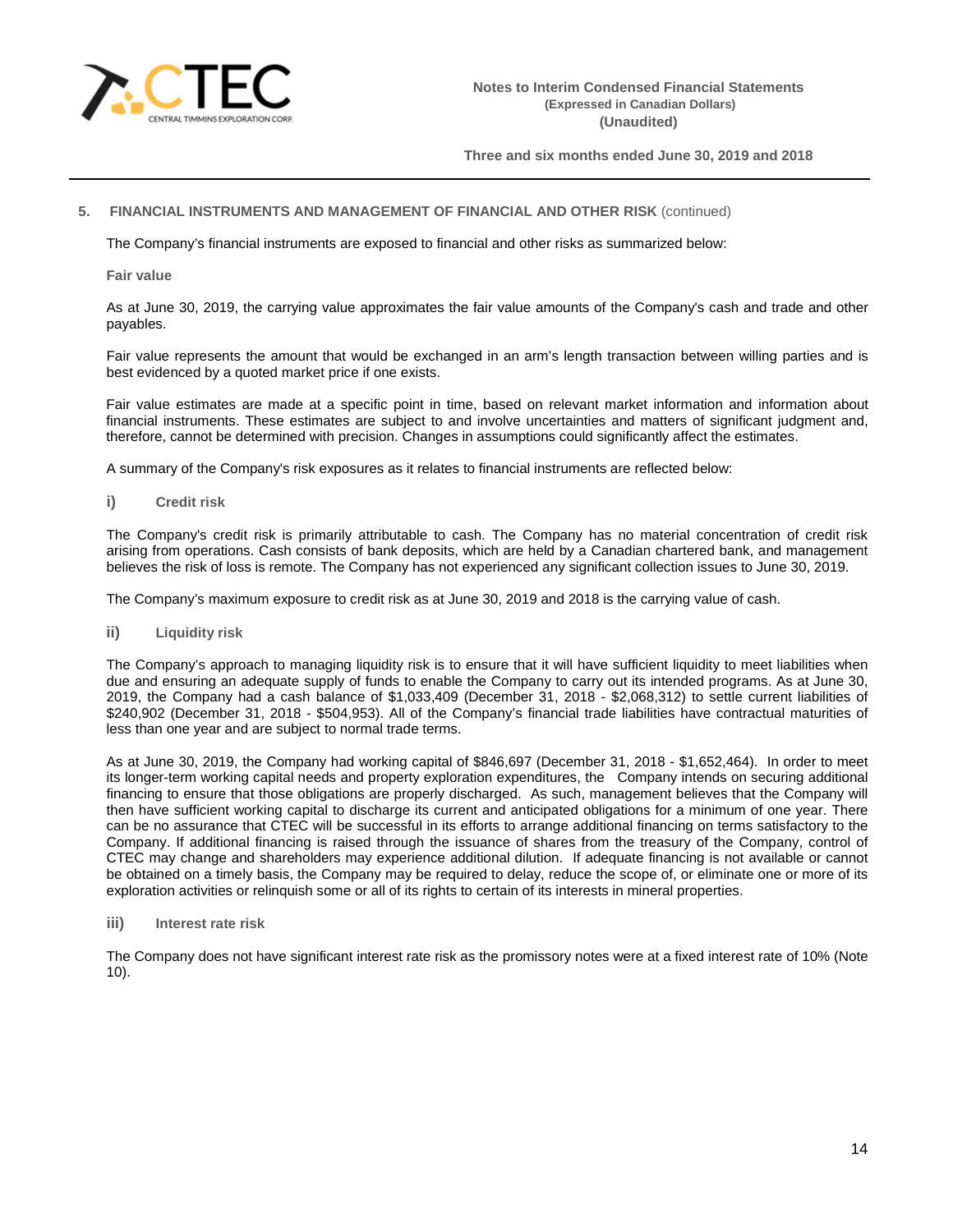

# **6. CASH**

The cash balance at June 30, 2019 consists of \$1,033,409 (December 31, 2018 - \$2,068,312) on deposit with a major Canadian bank.

During the period ending June 30, 2019, the Company raised \$nil (December 31, 2018 – \$1,350,000) in flow-through common share financing which, under the terms of the flow-through financings, these funds must be used to pay for qualifying exploration expenditures, as defined under the Canadian Income Tax Act. As at June 30, 2019, \$275,339 (December 31, 2018 – \$1,000,000) of CTEC's cash balance is required for this purpose.

### **7. RECEIVABLES AND OTHER ASSETS**

The Company's receivables and other assets arise from two main sources: 1) prepaid expenses and 2) harmonized sales tax ("HST") receivable from government taxation authorities. These are broken down as follows:

| As at                              | <b>June 30,</b><br>2019 | December 31,<br>2018 |        |  |
|------------------------------------|-------------------------|----------------------|--------|--|
| Prepaid expenses                   | 9.160                   |                      | 16.179 |  |
| <b>HST</b> receivable              | 44,325,                 |                      | 72,926 |  |
| Total receivables and other assets | 53,485                  |                      | 89,105 |  |

#### **8. RIGHT-OF-USE ASSET**

| IFRS 16 – right-of-use asset recognition at January 1, 2019 | 61.964    |
|-------------------------------------------------------------|-----------|
| Depreciation                                                | (19, 568) |
| <b>Balance, June 30, 2019</b>                               | 42.396    |

Right-of-use assets consist of the lease for the Company's office and are amortized over a period of 19 months.

| <b>Maturity Analysis – Contractual Undiscounted Cash Flows</b> |   |        |
|----------------------------------------------------------------|---|--------|
| As at June 30, 2019                                            |   |        |
| Less than one year                                             | S | 42.478 |
| Greater than one year                                          |   | 3,540  |
| Total undiscounted lease obligation                            |   | 46,018 |

### **9. TRADE AND OTHER PAYABLES**

Trade and other payables of the Company are principally comprised of amounts outstanding for trade purchases relating to exploration acquisition activities and amounts payable for operating and financing activities. The usual credit period taken for trade purchases is between 30 to 90 days.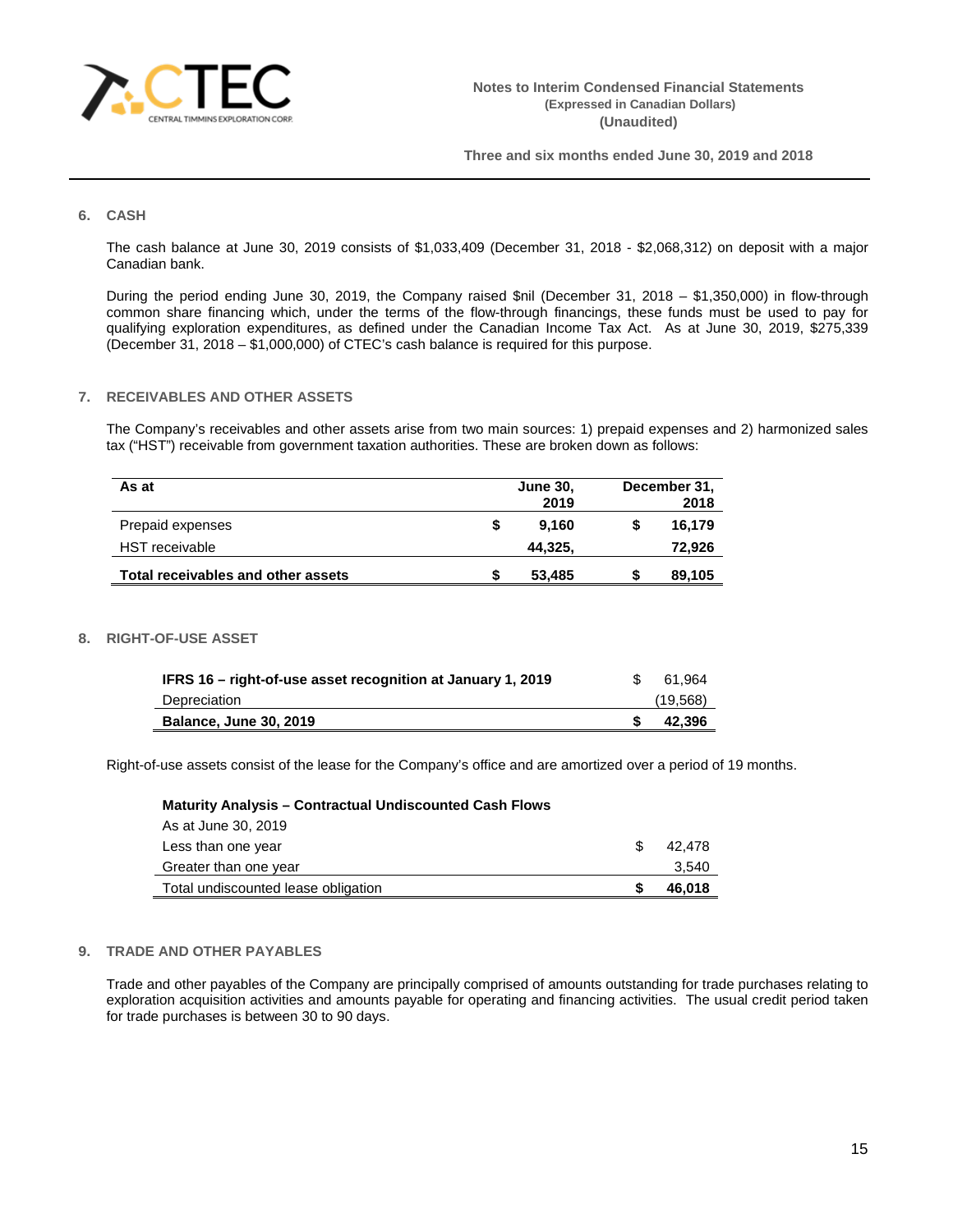

### **9. TRADE AND OTHER PAYABLES** (continued)

The following is an aged analysis of the trade and other payables:

| As at                          | <b>June 30.</b> |         | December 31, |
|--------------------------------|-----------------|---------|--------------|
|                                |                 | 2019    | 2018         |
| Less than 1 month              |                 | 57.614  | 93.441       |
| Over 3 months                  |                 | 47.792  | 36,512       |
| Total trade and other payables |                 | 105,406 | 129.953      |

### **10. LEASE LIABILITY**

On April 1, 2018, the Company entered into a 28 month sublease lease agreement to lease an office. The lease payments are \$5,540 per month from the commencement date of the lease.

The Company has recorded this lease as a right-of-use asset (note 8) and lease liability in the statement of financial position as at June 30, 2019. At the commencement date of the lease, the lease liability was measured at the present value of the lease payments that were not paid at that date. The lease payments are discounted using an interest rate of 10%, which is the Company's incremental borrowing rate. Effective interest rate is 10.25%. The continuity of the lease liability is presented in the table below:

|              |                               |                 |                             | <b>Office Lease</b>         |                |              |              |
|--------------|-------------------------------|-----------------|-----------------------------|-----------------------------|----------------|--------------|--------------|
|              | Balance, December 31, 2018    |                 |                             | \$                          | $\blacksquare$ |              |              |
|              | Additions                     |                 |                             |                             | 61,964         |              |              |
|              | Interest expense              |                 |                             |                             | 2,743          |              |              |
|              | Lease payments                |                 |                             |                             | (21,239)       |              |              |
|              | <b>Balance, June 30, 2019</b> |                 |                             | 43,468                      |                |              |              |
|              |                               | Under<br>1 year | <b>Between</b><br>1-2 years | <b>Between</b><br>3-4 years |                | Over 5 years | Total        |
| Office Lease |                               | 39,846<br>S     | 3,622<br>\$                 | \$                          |                | \$           | 43,468<br>\$ |

The Company did not apply IFRS 16 on a fully retrospective basis. As at January 1, 2019, adoption of IFRS 16 had no material impact on the financial statements since there were no operating leases that required the Company to recognize assets and liabilities

#### **11. KEY MANAGEMENT COMPENSATION**

The remuneration of directors and other members of key management personnel during the three and six months ended March 31, 2019 were as follows:

|                                         | For three months ended |                         |      |          | For six months en       |  |  |
|-----------------------------------------|------------------------|-------------------------|------|----------|-------------------------|--|--|
|                                         |                        | <b>June 30,</b><br>2019 | 2018 | June 30. | <b>June 30,</b><br>2019 |  |  |
| Management and consulting fees          |                        | 63,000                  |      | 21.000   | 33,000                  |  |  |
| Exploration and evaluation expenditures |                        | 36,000                  |      |          | 18,000                  |  |  |
| Share-based compensation                |                        | 54.960                  |      |          | 27,480                  |  |  |

In accordance with IAS 24, Related Party Disclosures, key management personnel are those persons having authority and responsibility for planning, directing and controlling the activities of the Company directly or indirectly, including any directors (executive and non-executive) of the Company.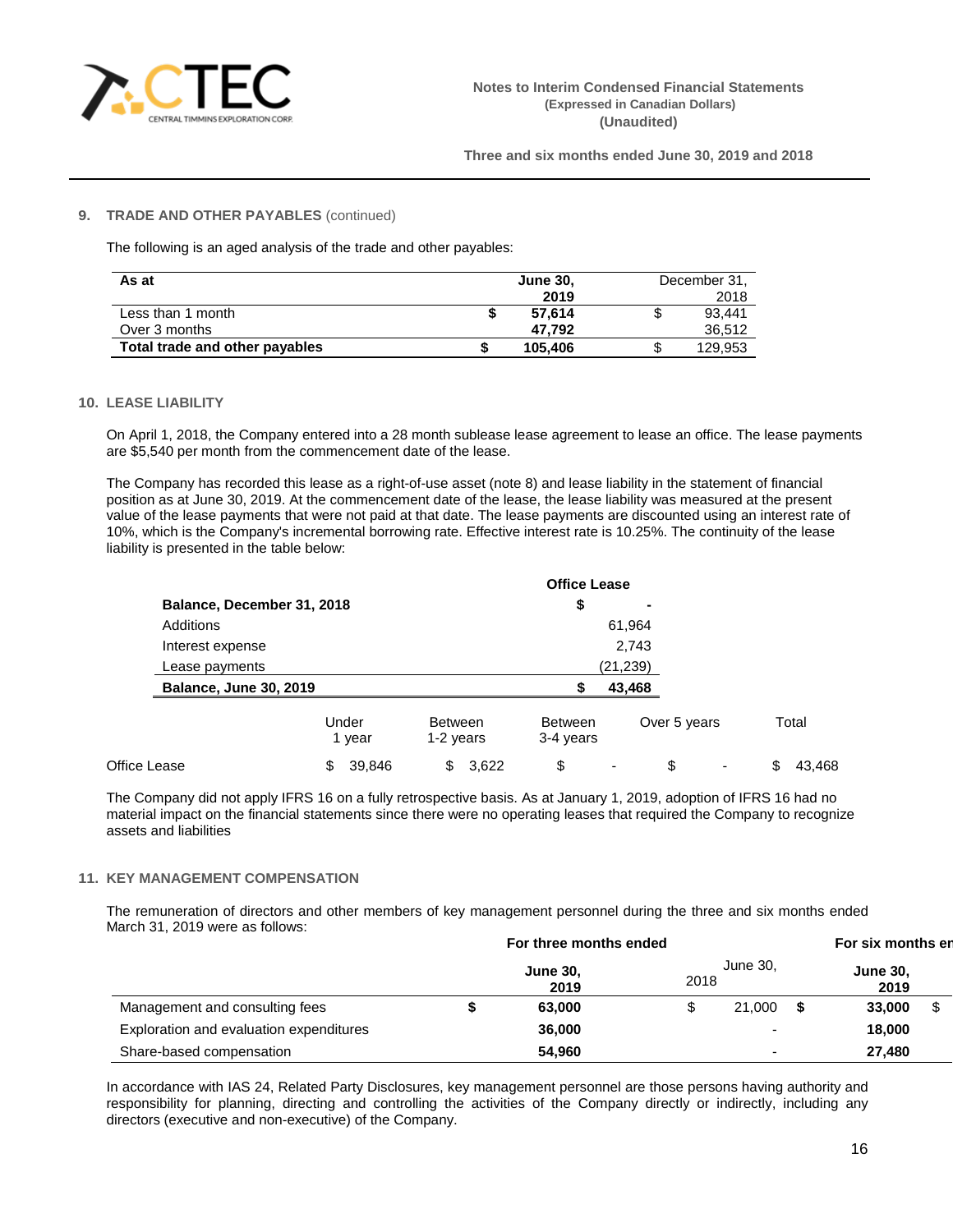

### **12. DUE TO RELATED PARTIES AND RELATED PARTY TRANSACTIONS**

As at June 30, 2019, the trade and other payables balance includes related party amounts of \$3,390 (December 31, 2018 - \$4,962). The related parties are directors and officers of the Company, an individual who is related to the President and CEO of the Company and entities over which executive management and directors have control or significant influence. The amounts are for services rendered during the year and arose as a result of transactions entered into with the related parties in the ordinary course of business.

The Company executed a Promissory Note with certain related parties, being Neville Dastoor, Charles Gryba, Jens Mayer, Mark Wellings, and INFOR Financial Inc. (the "Promissory Note Holders") in the aggregate amount of \$350,000 on December 1, 2017. The Promissory Note is unsecured and bears an interest at a rate 10% calculated and payable semiannually. The Company recorded interest of \$nil during the period for the Promissory Note (December 31, 2018 – \$5,466).

On February 26, 2018 the Company converted the \$350,000 outstanding Promissory Note to common shares of the Company. (See Note 12). As a result, the Company recorded a gain on the settlement of debt totaling \$105,000 and a gain on the forgiveness of debt from interest totaling \$8,438.

On April 1, 2018, the Company entered into an agreement with a consultant related to the President and Chief Executive Officer to perform services for a term of 2 years for \$6,000 per month.

On May 24, 2018, the Company entered into an agreement with the President and Chief Executive Officer to perform services that will commence on the date of the public offering for a term of 3 years for \$10,000 per month.

# **13. CAPITAL STOCK**

#### **(a) Authorized**

As at December 31, 2018, the Company's authorized number of common shares was unlimited and without par value.

#### **(b) Issued**

|                                                | <b>Number of Shares</b> |    | Amount     |
|------------------------------------------------|-------------------------|----|------------|
| Balance at November 10, 2017                   |                         | \$ |            |
| Private placement                              | 15,000,000              |    | 150,000    |
| Balance at December 31, 2017                   | 15,000,000              | S  | 150,000    |
| Private placement                              | 31,150,000              |    | 3,270,000  |
| Debt conversion                                | 4,900,000               |    | 245,000    |
| Shares issued for property payment             | 200,000                 |    | 20,000     |
| Shares issued for MOU agreement                | 100.000                 |    | 12,000     |
| Share issue costs - legal                      |                         |    | (129, 177) |
| Share issue costs - cash                       |                         |    | (177, 400) |
| Reserve on issuance of warrants                |                         |    | (122, 779) |
| Premium liability on flow-through shares       |                         |    | (475,000)  |
| Balance at December 31, 2018 and June 30, 2019 | 51,350,000              |    | 2.792.644  |

On November 28, 2017 the Company closed a Private Placement for 15,000,000 shares at \$0.01 for proceeds of \$150,000.

On February 26, 2018 the Company closed a Private Placement of 8,600,000 shares, comprised of 3,600,000 shares at \$0.05 and 5,000,000 Flow-through shares at \$0.07 per share and for an aggregate total of \$530,000.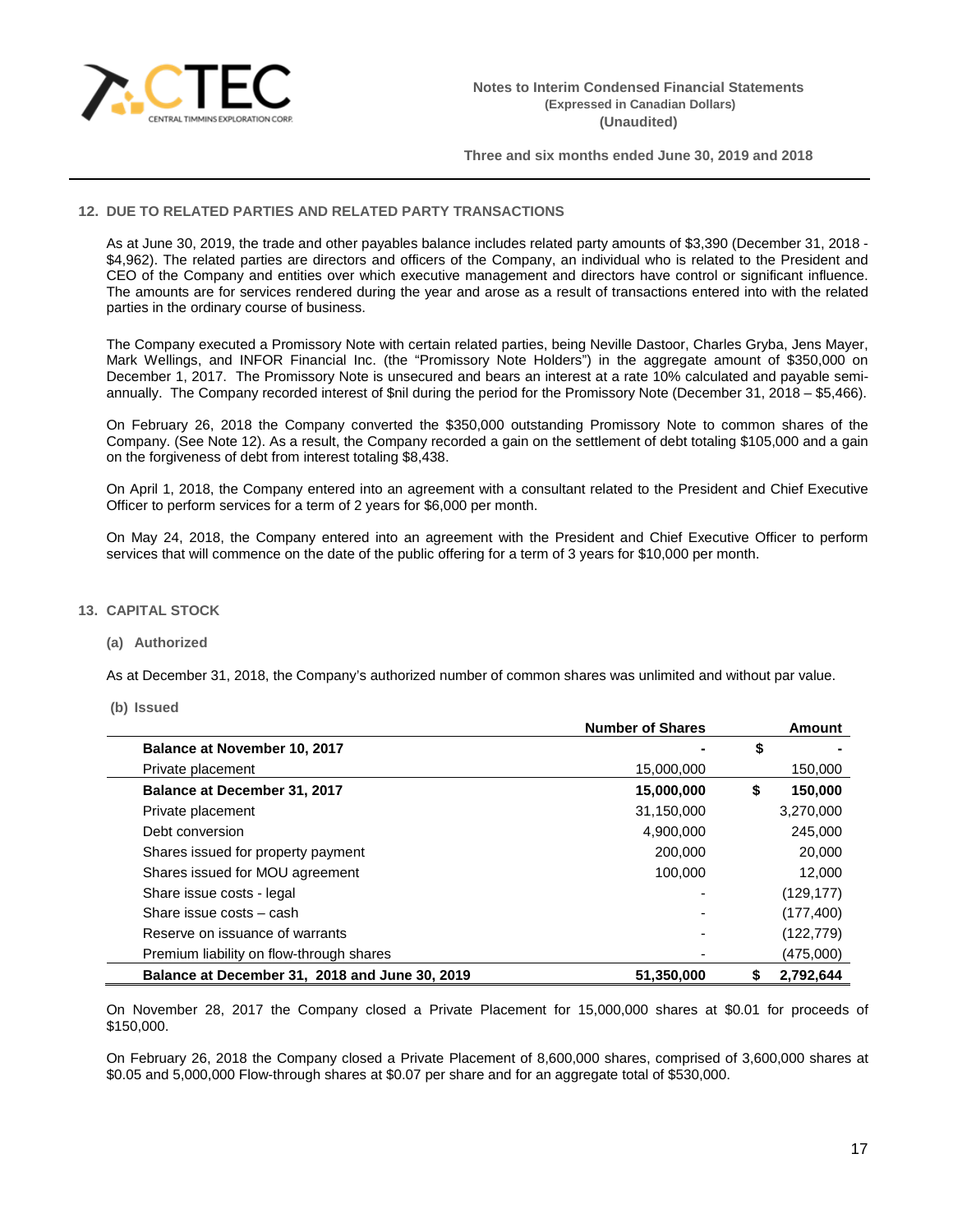

# **13. CAPITAL STOCK** (continued)

**(b) Issued** (continued)

On February 26, 2018 the Company entered into a Conversion Agreement with each of its Promissory Note holders to which the parties agreed to convert \$350,000 of debt for 4,900,000 common shares. The commons shares were valued at a fair value of \$0.05 per share for a total of \$245,000. The remaining \$105,000 was recorded as a gain on debt forgiveness in the statement of income and comprehensive income. The accrued interest amount of \$8,438 was forgiven by the Promissory Note holders at the time of conversion and was recorded as a gain on debt forgiveness in the statement of income and comprehensive income.

On March 12, 2018, the Company completed a private placement for aggregate proceeds of \$15,000, by issuing 300,000 shares at a price of \$0.05 per share.

On October 16, 2018, the Company closed its initial public offering of 15,000,000 common shares at \$0.10 per share for aggregate gross proceeds of \$1,500,000. The Company's common shares commenced trading October 16, 2018 on the TSX Venture Exchange (the "Exchange") under the symbol "CTEC".

PI Financial Corp. (the "Agent") raised the \$1,500,000 in connection with the Company's IPO. The Company paid a commission of 7% of gross proceeds to the Agent, and granted the Agent 1,050,000 broker warrants, to purchase common shares at a price of \$0.10 for a period ending twenty-four months from the date of closing. The Company also issued as a corporate finance fee, an additional 500,000 broker warrants to purchase common shares at a price of \$0.10 for a period ending twenty-four months from the date of closing.

CTEC granted to the Agent an over-allotment option, exercisable for a period of 30 days following the date of closing of the IPO, to purchase up to an additional 2,250,000 common shares at a price of \$0.10 per common share to cover overallotments, if any, and for market stabilization purposes. On November 26, 2018 the Company issued 2,250,000 common shares for total proceed of \$225,000 upon the exercise of the over-allotment. The Company paid additional commission of 7% of gross proceeds to the Agent, and granted the Agent an additional 157,500 broker warrants, to purchase common shares at a price of \$0.10 for a period ending twenty-four months from the date of closing.

On October 16, 2018, the Company issued 100,000 common shares at a price of \$0.12 per share pursuant to MOU agreement with the Matachewan First Nation and Mattagami First Nation dated March 20, 2018. (See Note 3).

On June 18, 2018, in connection with the Faymar Agreement, the Company and Goldstone entered into a subscription receipt agreement (the "Subscription Receipt Agreement") pursuant to which the Company issued 200,000 subscription receipts ("Subscription Receipts") at a price of \$0.10 per Subscription Receipt. On October 16, 2018 the 200,000 Subscription Receipts converted to 200,000 Common Shares.

On December 21, 2018 the Company closed a Private Placement of 5,000,000 Flow-through shares at \$0.20 per share for total proceeds of \$1,000,000. The Offering was structured as a charity donation arrangement pursuant to which Goldcorp Inc. ("Goldcorp") acquired 5,000,000 common shares of the Company as a back-end purchaser, representing approximately 9.74% of the issued and outstanding common shares.

Pursuant to an investor rights agreement entered into between the Corporation and Goldcorp (the "Investor Rights Agreement") concurrently with the Offering, Goldcorp has been granted the right (but not the obligation) to participate in future financing transactions of the Company in order to maintain its pro-rata equity ownership percentage interest in the Company at up to 9.9% of the issued and outstanding common shares. Goldcorp has also been provided certain other rights, including but not limited to the right to request that a technical committee be formed by the Company that will remain in place as long as Goldcorp maintains its equity ownership percentage interest in the Company at greater than 5.0% of the issued and outstanding common shares.

Shareholders shall also have the right of first refusal over any third party offers regarding a tolling arrangement, streaming agreement, royalty sale or other non-equity financing for the purpose of funding the future exploration and development of any issuer's projects. In addition, if shareholder's ownership interest falls below 5.0% of the common shares issued and outstanding as a result of any non-cash equity issuance, shareholder will have the opportunity to participate in the next equity financing and acquire additional common shares as outlined above.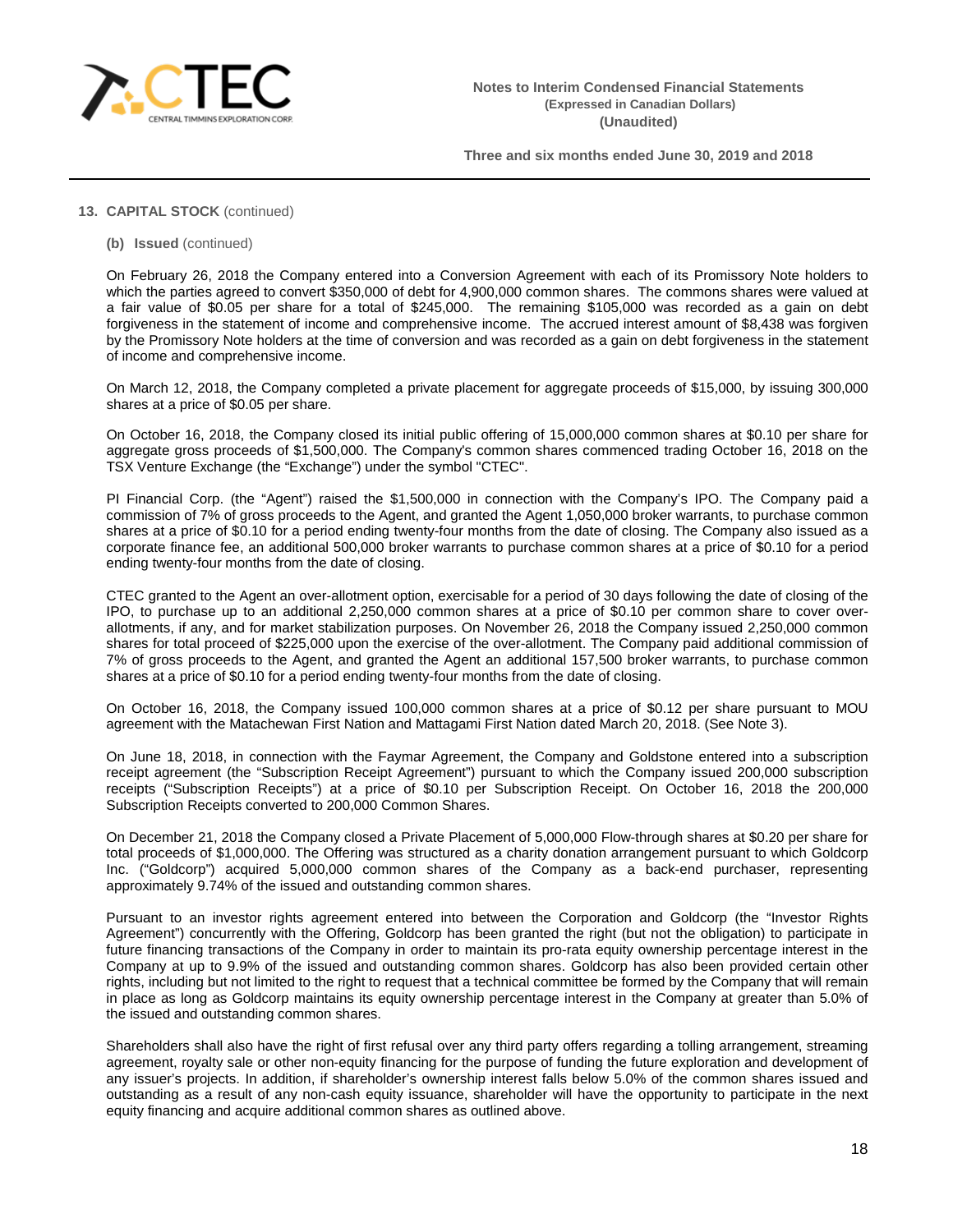

# **13. CAPITAL STOCK** (continued)

**(c) Stock Options – Stock Option Plan**

The Company maintains a stock option plan (the "Stock Option Plan") which was originally approved by the shareholders of the Company on May 17, 2018. The Stock Option Plan is a "rolling" plan under which up to 10% of the issued and outstanding Common Shares of the Company from time to time, subject to adjustment in certain circumstances, may be issued.

In the event that no specific determination is made by the Board with respect to any of the following matters, the period during which an option shall be exercisable shall be five years from the date of grant except those options issued to persons of consultants employed in Investor Relation activities shall vest in stages over 12 months with no more than one quarter of the options vesting in any three month period.

The purpose of the Stock Option Plan is to develop the interest of bona fide officers, directors, employees, management company employees, and consultants of the Company in the growth and development of the Company by providing them with the opportunity through stock options to acquire an increased proprietary interest in the Company.

All outstanding options have been expensed as share-based payments in the period in which they vested. At June 30, 2019, 3,400,000 (At December 31, 2018 – 3,400,000) options were outstanding and have a weighted average exercise price of \$0.10 (December 31, 2018 – \$0.10) per option.

| As at                                   | June 30, 2019 |                 |                | December 31, 2018 |           |  |
|-----------------------------------------|---------------|-----------------|----------------|-------------------|-----------|--|
|                                         |               | Weighted        |                | Weighted          |           |  |
|                                         |               | Average         |                | Average           |           |  |
|                                         |               | <b>Exercise</b> | Number of      | Exercise          | Number of |  |
|                                         |               | <b>Price</b>    | <b>Options</b> | Price             | Options   |  |
| Outstanding at beginning of period/year |               | 0.10            | 3.400.000      | ۰                 |           |  |
| Transactions during the period:         |               |                 |                |                   |           |  |
| Granted                                 |               | -               |                | 0.10              | 3,200,000 |  |
| Granted                                 |               |                 |                | 0.12              | 200,000   |  |
| Outstanding at end of period/year       |               | 0.10            | 3.400.000      | 0.10              | 3,400,000 |  |
| Exercisable at end of period/year       |               | 0.10            | 850,000        | 0.10              | 850.000   |  |

A summary of stock options issued and outstanding is as follows:

The weighted average remaining contractual life of the options outstanding at year end is 4.30 years.

On October 16, 2018, the Company issued 3,200,000 stock options to certain directors and officers of the Company at an exercise price of \$0.10 expiring 5 years from the date the Company's Common Shares are listed on the TSX Venture Exchange. On October 17<sup>th</sup>, the Company issued 200,000 options to two consultants at an exercise price of \$0.12 expiring 5 years from the date the Company's Common Shares are listed on the TSX Venture Exchange.

The Options granted are to vest as follows: (i) 25% vesting on the date the Company's Common Shares are listed on the TSX Venture Exchange; (ii) 25% vesting one (1) year following the date the Company's Common Shares are listed on the TSX Venture Exchange; (iii) 25% vesting two (2) years following the date the Company's Common Shares are listed on the TSX Venture Exchange; and (iv) 25% vesting three (3) years following the date the Company's Common Shares are listed on the TSX Venture Exchange.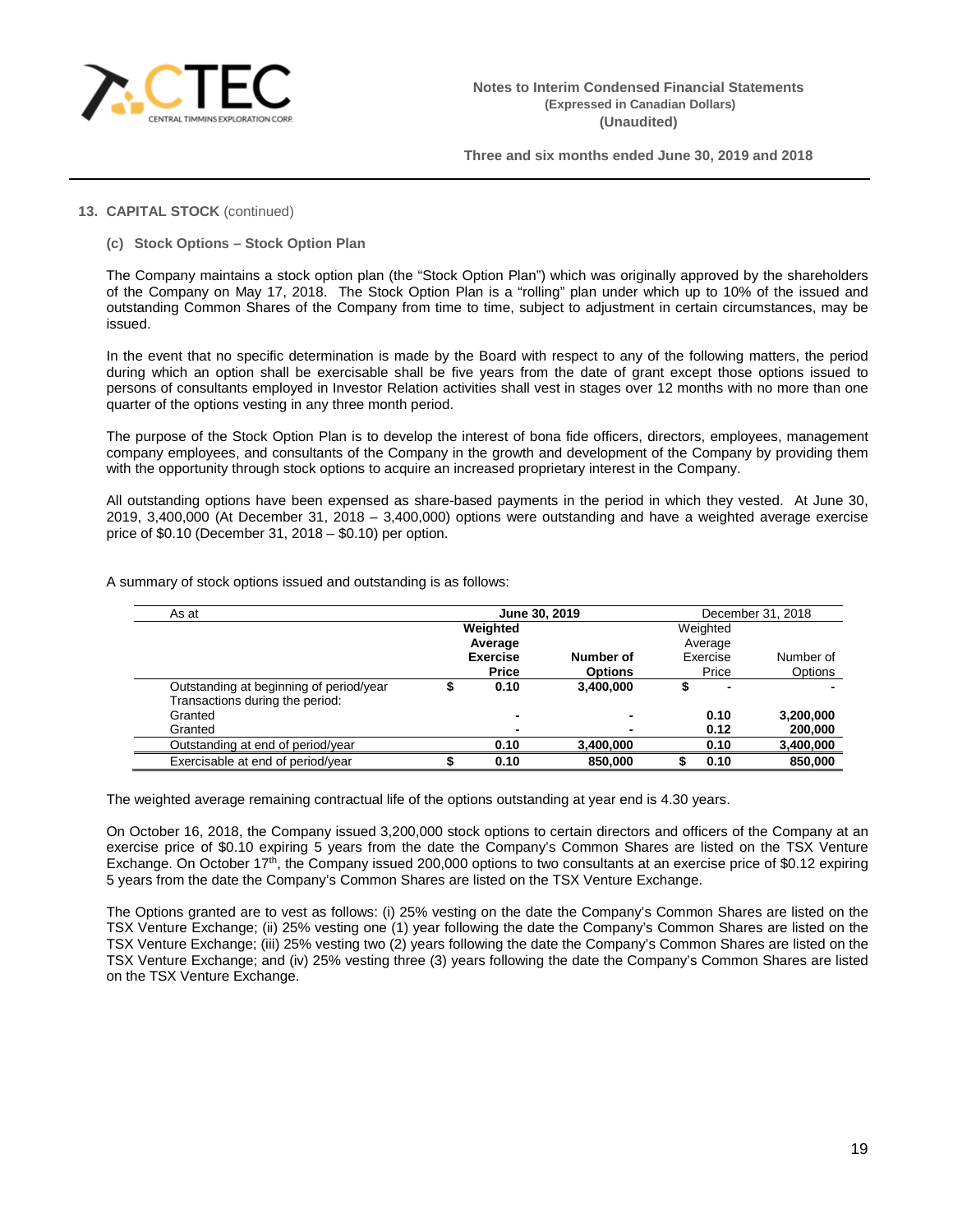

# **13. CAPITAL STOCK** (continued)

### **(c) Stock Options – Stock Option Plan** (continued)

The following table summarizes the assumptions used with the Black-Scholes valuation model for stock options issued and outstanding as at December 31, 2018:

| Grant date                    | October 16.<br>2018 | October 17.<br>2018 | <b>Total</b> |
|-------------------------------|---------------------|---------------------|--------------|
| No. of options                | 3,200,000           | 200,000             | 3,400,000    |
| Exercise price                | \$<br>0.10          | \$<br>0.12          |              |
| Expected life in years        | 5                   | 5                   |              |
| Volatility                    | 172.40%             | 172.40%             |              |
| Risk-free interest rate       | 2.40%               | 2.41%               |              |
| Dividend yield                |                     |                     |              |
| Forfeiture rate               | $0.00\%$            | $0.00\%$            |              |
| Grant date share price        | \$0.10              | \$0.12              |              |
| Remaining contractual life    | 4.79                | 4.79                |              |
| Fair value of options granted | S<br>303,777        | 22.784              | \$326.561    |

Option pricing models require the use of highly subjective estimates and assumptions including the expected stock price volatility. Volatility is based on comparable companies. Changes in the underlying assumptions can materially affect the fair value estimates. As at June 30, 2019 period end, share-based payments expense for the year totaled \$34,590. (December 31, 2018 – \$112,776)

# **14. WARRANT RESERVE**

A summary of the changes in the Company's reserve for warrants is set out below:

| As at                                   | June 30, 2019 |         |                | December 31, 2018 |           |  |
|-----------------------------------------|---------------|---------|----------------|-------------------|-----------|--|
|                                         |               |         | Number of      |                   | Number of |  |
|                                         |               |         | Warrants       |                   | Warrants  |  |
| Outstanding at beginning of period/year |               | 126.962 | 1.807.500      |                   |           |  |
| Transactions during the year            |               |         |                |                   |           |  |
| Fair value of warrants issued           |               |         | -              | 4.183             | 100.000   |  |
| Fair value of broker's warrants issued  |               |         | $\blacksquare$ | 122.779           | 1.707.500 |  |
| Expired                                 |               |         | $\blacksquare$ |                   |           |  |
| Outstanding at end of period/vear       |               | 126.962 | 1.807.500      | 126.962           | 1.807.500 |  |

The weighted average exercise price per warrant of the outstanding warrants as at December 31, 2018 was \$0.10 (2017 - \$NIL).

The following table summarizes the assumptions used with the Black-Scholes valuation model for warrants issued and outstanding as at December 31, 2018:

|                         | October 16.   | October 16, | November 16, |               |
|-------------------------|---------------|-------------|--------------|---------------|
| Grant date              | 2018          | 2018        | 2018         | Total         |
| No. of warrants         | 1,550,000     | 100,000     | 157,500      | 1,807,500     |
| Exercise price          | \$<br>0.10    | \$<br>0.10  | \$<br>0.10   |               |
| Expected life in years  | 2             | 5           | 2            |               |
| Volatility              | 148.99%       | 172.06%     | 149.67%      |               |
| Risk-free interest rate | 2.30%         | 2.40%       | 2.22%        |               |
| Grant date share price  | 0.10          | 0.10        | 0.105        |               |
| Dividend yield          |               | ٠           |              |               |
| Fair value of warrants  | \$<br>110.810 | \$9.489     | 11.969<br>S. | \$<br>132.268 |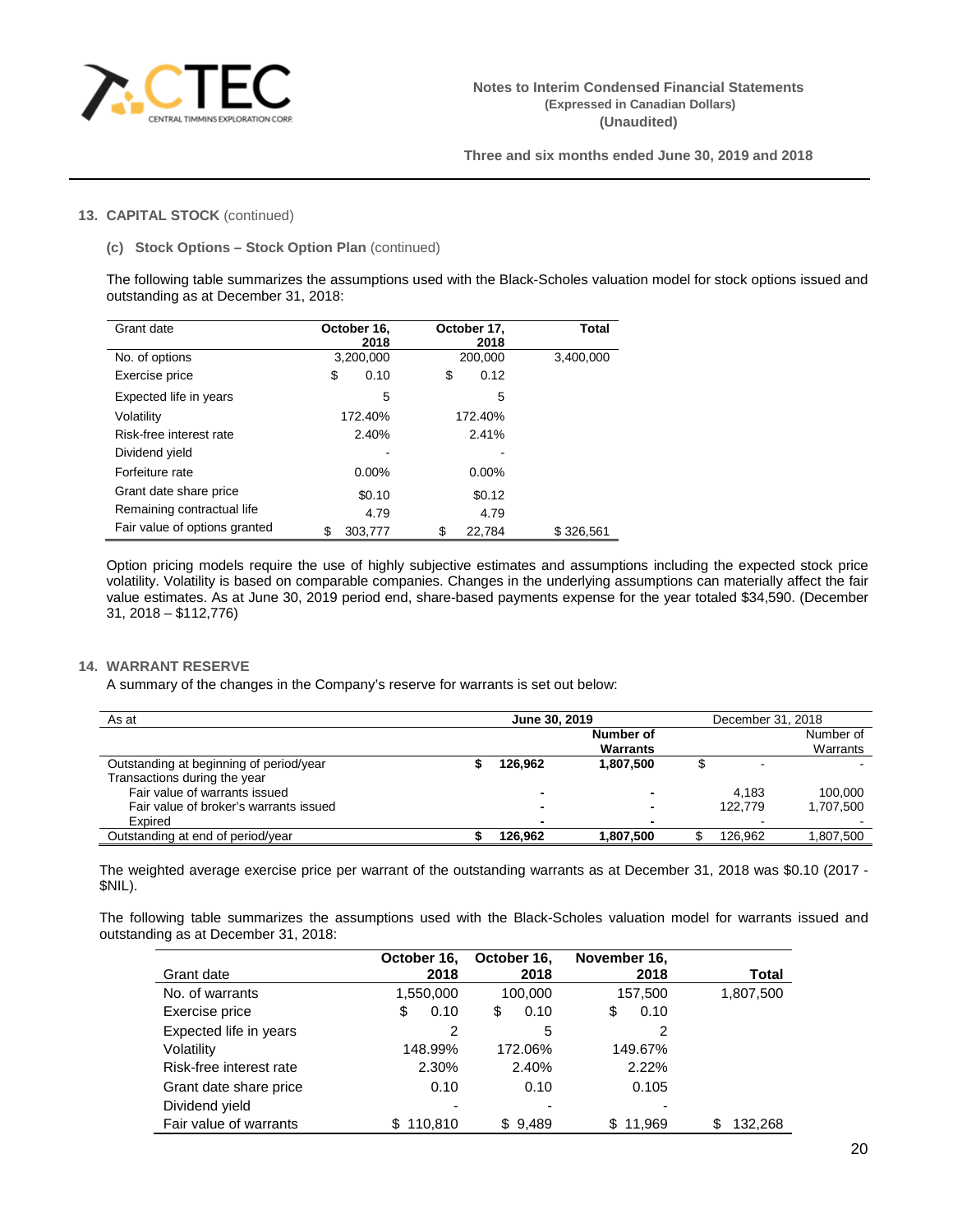

### **14. WARRANT RESERVE** (continued)

Option pricing models require the use of highly subjective estimates and assumptions including the expected stock price volatility. Volatility is based on comparable companies. Changes in the underlying assumptions can materially affect the fair value estimates.

Broker warrants issued to non-employees were valued using the fair value of the equity instrument granted in the absence of a reliable estimate of the fair value of the goods or services received.

On October 16, 2018, the Company issued 100,000 warrants of the Company at an exercise price of \$0.10 expiring 5 years from the date the Company's Common Shares are listed on the TSX Venture Exchange pursuant to MOU agreement with the Matachewan First Nation and Mattagami First Nation dated March 20, 2018.

These warrants are to vest as follows: (i) 25% vesting on the date the Company's Common Shares are listed on the TSX Venture Exchange; (ii) 25% vesting six (6) months following the date the Company's Common Shares are listed on the TSX Venture Exchange; (iii) 25% vesting twelve (12) months following the date the Company's Common Shares are listed on the TSX Venture Exchange; and (iv) 25% vesting eighteen (18) months following the date the Company's Common Shares are listed on the TSX Venture Exchange.(See Note 4) As at December 31, 2018, 25,000 of these warrants are exercisable and \$4,183 of the fair value was included in exploration and evaluation expenditures.

### **15 COMMITMENTS AND CONTINGENCIES**

The Company's exploration activities are subject to various federal, provincial and international laws and regulations governing the protection of the environment. These laws and regulations are continually changing and generally becoming more restrictive. The Company believes its operations are materially in compliance with all applicable laws and regulations. The Company has made, and expects to make in the future, expenditures to comply with such laws and regulations.

Pursuant to the issuance of 5,000,000 flow-through shares on February 26, 2018 and the issuance of 5,000,000 flowthrough shares on December 21, 2018, the Company renounced \$350,000 and \$1,000,000, respectively, of qualified exploration expenditures with an effective date of December 31, 2018. The Company is required to spend these flowthrough funds by December 31, 2019. A premium liability on flow-through shares in the amount of \$475,000 had been recognized on the statement of financial position, which represents the premium between the quoted market price and the price paid by investors for the flow-through shares. The related flow-through expenditures were renounced to investors during the period ended December 31, 2018 and \$100,000 of the premium liability was reversed and recognized in the statement of loss and comprehensive loss.

As of June 30, 2019, the Company's remaining obligation for flow-through expenditures was \$530,023 (December 31, 2018 - \$1,000,000).

The Company is committed to monthly payments under the terms of operating agreements for the office space and management and consulting fees. The aggregate remaining payments per year are as follows:

| 2019 | \$163,858 |
|------|-----------|
| 2020 | \$198,779 |
| 2021 | \$76,000  |

#### **16. SUBSEQUENT EVENTS**

On December 19, 2018 the Company entered into a definitive agreement with Goldcorp Canada Limited and Goldcorp Inc. (the "Porcupine Joint Venture") for the sale of certain of the Company's non‐core mineral claims (the "Claims") to the Porcupine Joint Venture for aggregate proceeds of \$258,624. The Claims consist of nine patented mineral claims in Deloro Township, Timmins, Ontario with a total area of approximately 327 acres. The sale transaction has not yet been completed as it is conditional upon obtaining Planning Act (Ontario) approval for the severance of certain surface parcels which form part of the mineral claims. The sale transaction is expected be completed immediately after receipt of such approvals.